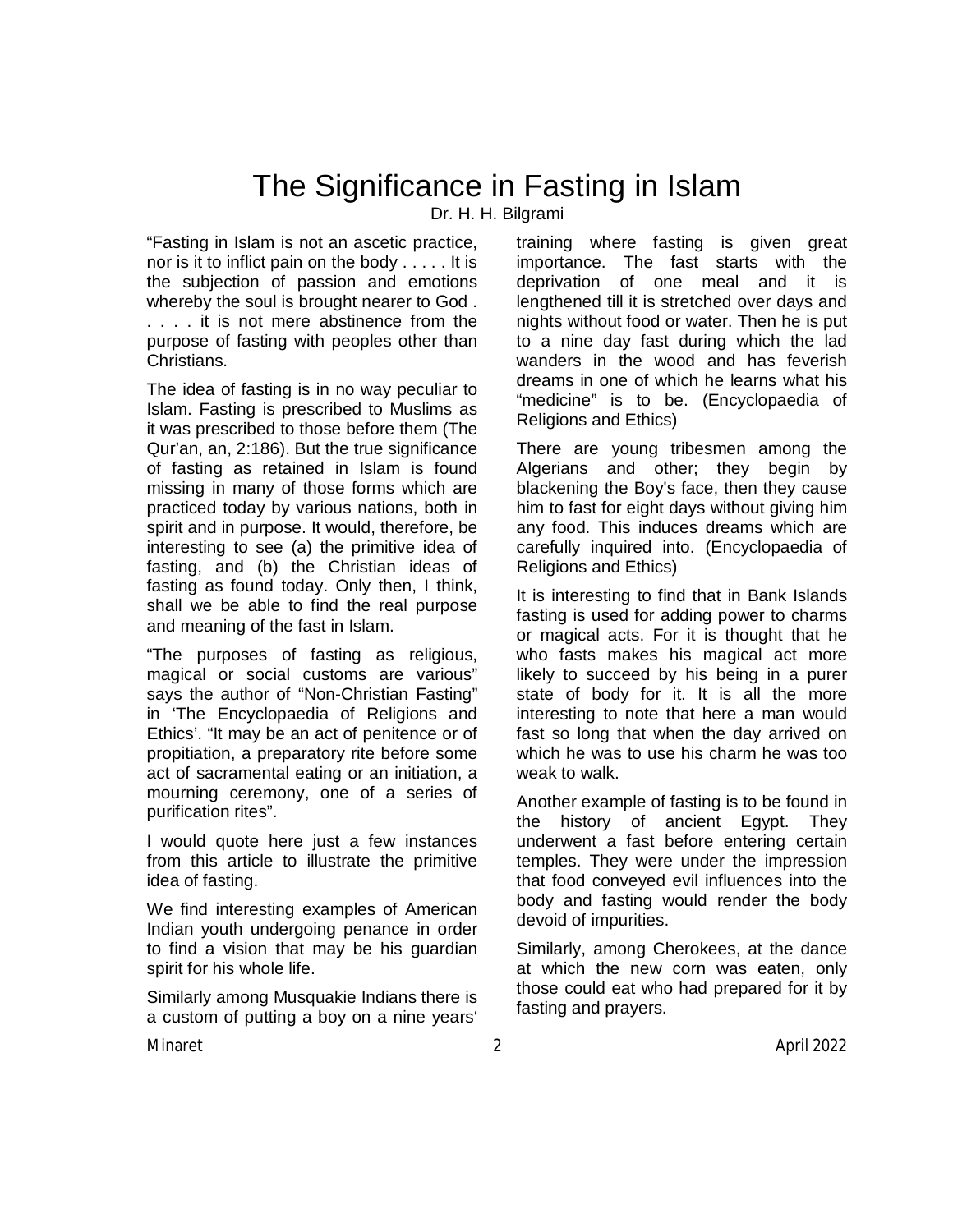An analysis of these practices shows that these fasts were based either on the fear of demons or ghosts or other evil spirits who were to be satisfied by sacrifices and fast, or an underlying idea of the dualism of body and soul. The soul was considered pure and the body as impure or evil, and fasting seemed to be a great asset to them to keep the body away from any further impurities, and thus it developed into an ascetic practice.

The idea of fasting was to torture the body, an abstention from food on the ground that the food would add evil to the body. There are examples in the Tibetan Buddhist ceremonies that sometimes a continued fast for four days is kept of which the first two are preparatory with confession, prayer and devout reading continued till late at night. On the third day there is a strict fast, no one being allowed to swallow his saliva. Prayers and confessions of sins are made in complete silence and the fast is continued till sunrise on the fourth day.

## **Fasting in Christianity**

Let us now turn o the idea of fasting in Christianity. I would here again refer to the splendid chapter of "Fasting – Christian" in the Encyclopaedia of Religions and Ethics, by A.J. Maclean, some extracts from this article are sufficient to give a clear idea of the purpose and spirit of fasting in Christianity, and it need not be said that the article is most authentic from every point of view of Christianity.

Minaret 3 April 2022 Mr. Maclean says that two sayings of Jesus have gone to mould the idea of Christianity about fasting: (a) though the disciples of Jesus did not fast as did John the Baptist's disciples the literal interpretation of Mark 2:19 and Luke 5:33. .S "Yet the day would come when the Bridegroom would be taken

away from them and then they should fast in those days". . . . led to the institution of a practical rule as to the duration of the Paschal-fast; and (b) the fasting must be unostentatious (Matt. 6:16 et-seq.). Although Jesus himself fasted for 40 days, he left no regulation for fasting; he gave the principles and left his Church to make rules for carrying them out. "This," he further says, "explains why the Church was so slow in developing a system of fasting and festivals. No rules on the subject could claim to come directly from the Master himself. It is hardly probable that first disciples imitated the stricter Jews in voluntarily adding to the day of Atonement the two weekly fasts (Luke 18:12) of Monday and Thursday."

The author then proceeds with the growth of fasting under the Church and wants us to bear in mind the "caution that customs varied much and therefore we must be careful to pay attention to the particular age and country of which our authorities speak, without assuming that because we find a custom mentioned in one of the older Fathers it must have been characteristic of the whole Church from the beginning". Thus period by period he goes on mending the facts that emerge from a particular period, and the fast that developed during that age, till he comes to the fast at the present day in the west. Here he points out that "Since the Reformation the Church of England, while fixing the fasting days, has made no rule as to how they are to be observed, leaving them to the individual conscience; but Acts of Parliament of Edward VI and James I, and proclamation of Elizabeth vigorously enforced the ordered abstinence from flesh-meat on fast days and gave the curious reason for the injunction that the fish-trade and the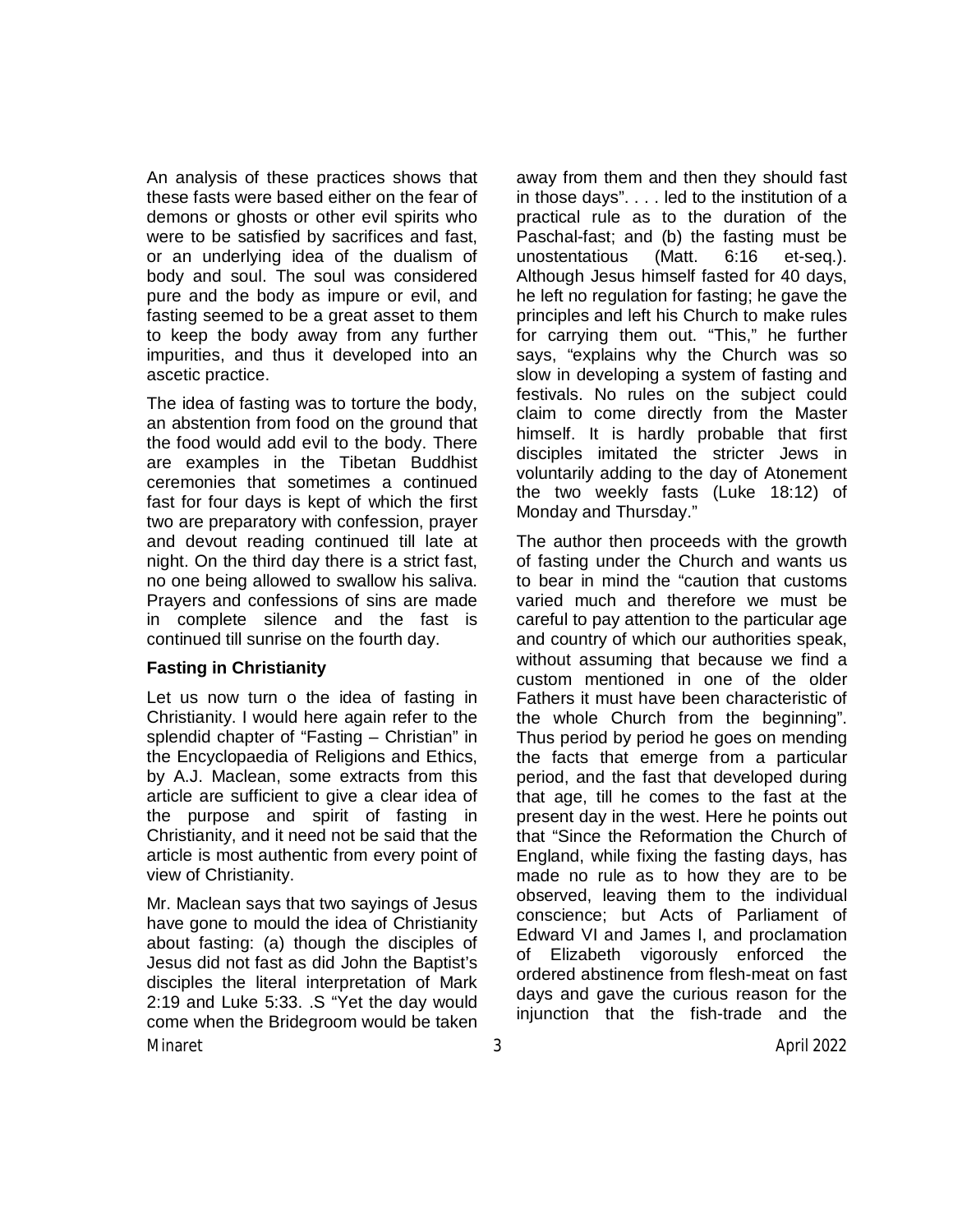shipping might be benefited".

An Anglican Homily of Fasting (Part l) defines fasting as "withholding of meat, drink, and all natural food from the body", and (Part 2) "a restraint from some kind of meat and drink". It permits two meals on fast days.

I would not go into the details of the Christian way of fasting, as contrary to the very ascetic views of early tribesman on fasting, the above quotation is sufficient to indicate the ultra rational attitude on fasting as evolved by the Christian Church in its two essentials: (a) leaving it to be matter of individual conscience in its observance and (b) permitting certain things to keep the fast going.

#### **Fasting according to the Qur'an**

Let us now turn over to the Holy Qur'an, which had come to direct humanity and mankind at the last stage of its evolution with definite purpose and instructions, and each word of which was put into practice by the Prophet Muhammad  $(\&$ ) to show that is not merely an ideology to be believed in but a principle of life to be acted upon. The Muslims cannot say that their light and guidance, i.e., the Prophet  $(\mathbb{R})$ , did not work out those principles of divine revelation in his life.

In fact, it is through his actions and through his traditions that the Muslims have been able to understand the true significance of the principle of fasting like various other principles of their lives.

The Muslims are fortunate that they are not left to grope in the dark to find the purpose of fasting and to know how this is to be achieved; when and how this is to be observed and what are its limitations.

The Holy Book of God . . . . The Qur'an. 2 : 183 - 187 . . . . .is very explicit on all these points:

"O ye who Believe, Fasting is prescribed for you as it was prescribed for those before you, that you may (learn) selfrestraint.

"(Fasting) for a fixed number of days; but if anyone of you is ill, or on a journey, the prescribed number (should) be made up from days later. For those who cannot do it, there is a ransom—the feeding of one that is indigent. But he that will do good of his own free will. it is better for him and it is better for you that ye fast, if ye only knew".

"Ramadhan is the (month) in which was sent down the Qur'an as a guide to mankind, also clear (signs) for guidance and judgement (between right and wrong). So everyone of you who is present (at his home) during that month should spend it in fasting, but if anyone is ill, or on a journey the prescribed period (should be made up) by days later. God intends every facility for you; He does not want to put you to difficulties. He wants you to complete the prescribed period and to glorify Him in that He has guided you; and perchance ye shall be grateful.

"When My servants ask thee concerning Me, I am indeed close (to them): l listen to the prayer of every suppliant . . . . when he calleth on Me; Let them also, with a will, listen to My call, and believe in Me: that they may walk in the right way.

"Permitted to you, on the night of the fast, is the approach to your wives, they are your garments and ye are their garments; God knoweth what ye used to do secretly amongst yourself; but He turned to you and forgave you; so now associate with your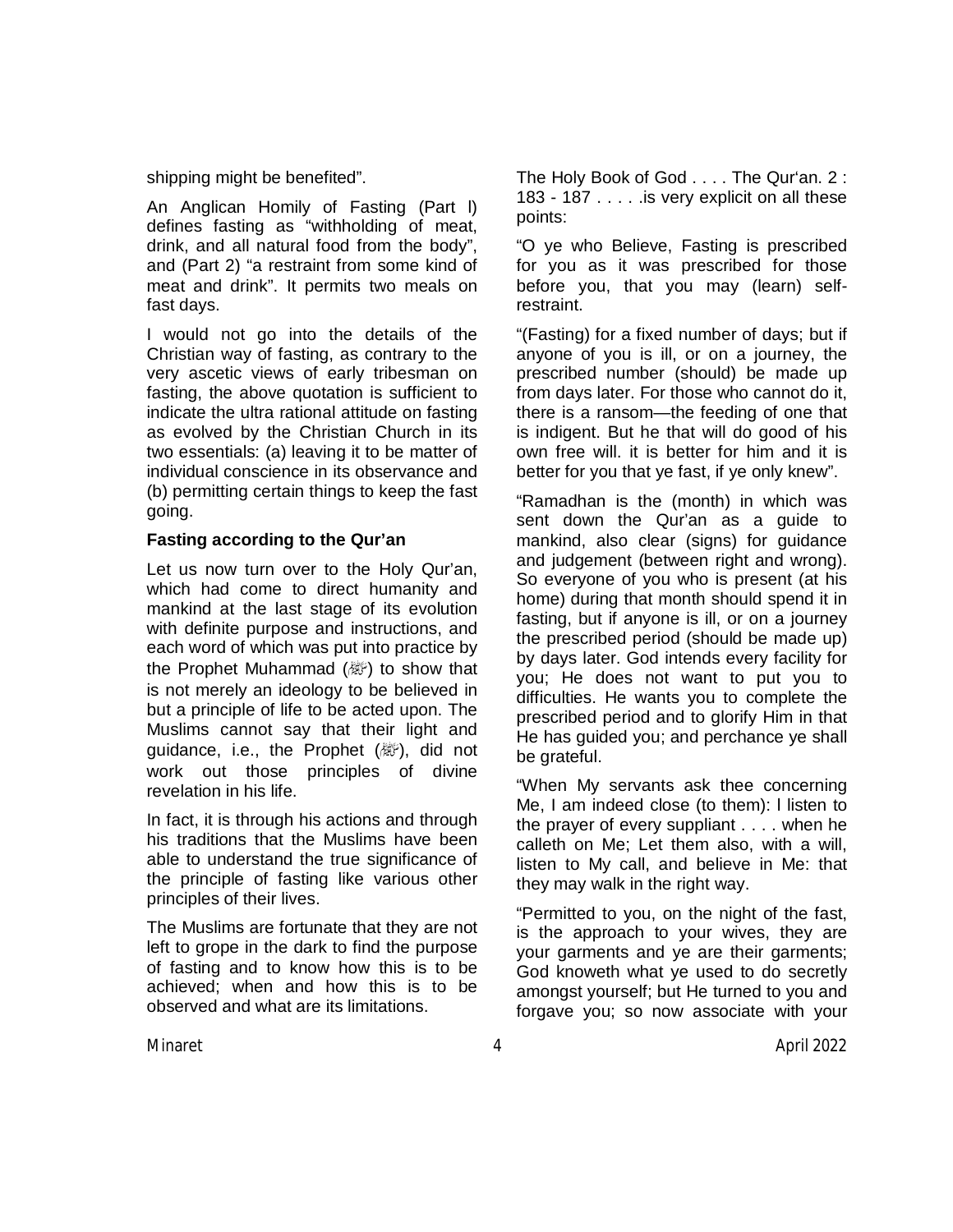wives, and seek what God hath ordained for you and eat and drink until the white thread of dawn appears to you distinct from its black thread: then complete your fast, till the night appears; but do not associate with your wives while ye are in retreat in the mosques. Those are the limits (set by) God : approach not nigh thereto, thus doth God make clear His signs to men: that they may learn self restraint".

## **An analysis of the purpose of Islamic fast**

Let us pause to analyze the purpose and the spirit of the Islamic fast. At the very outset it is made clear that the fast, as a form of prayer, is nothing new to the believers; it had been prescribed for, and was being practiced by, those who were before the Prophet Muhammad (. While historians are in the dark about the method and purpose of fasting of the earlier Prophets, there are traditions which throw lights on the fasts of Moses, David and other Prophets. For instance, when 'Umar asked the Prophet Muhammad ( about one who kept fast for one day and broke the fast on the other, the Prophet  $(\mathbb{W})$ remarked that this was the fast of David, but he did not encourage' Umar to follow it. He also made it quite clear that as far as the purpose of fasting was concerned there was absolutely no difference, the only difference lay in the form of the fast, as the tradition citing.

Minaret 5 April 2022 Amr bin 'Aas says that the difference between the Muslims and other nations that were given the Books lay in that the Muslims took "early meals before dawn" whereas the non-Muslims did not. Or, in another Tradition, the Prophet (纖) said that Jews and Christians delayed in breaking their fast, has not been different in

the "Peoples of the Book" but while Islam retains the spirit and the form because of the Book and the Traditions of the Prophet (變), the meaning and the divine purpose is lost by others. The significance which is assigned to fasting by ordinary human beings according to their conceptions at various stages of the developments of human civilization, obviously lacks the real value of the fast, which is to enrich the soul.

This brings us to the significance and purpose of fasting in Islam. Fasting is just a form of prayer like Salat (Prayers) or Zakat (the other form of prayer, that is the "moral elevation of man and his spiritual betterment". (The Holy Qur'an). The object of fasting has been laid down in one word, taqwa, which is often translated as self restraint (The Holy Qur'an), but which certainly includes besides self restraint or guarding against evil, fear of God, piety, carefulness about one's duties, perseverance and cautiousness.

Let us turn to the Qur'an and see some of the implications of the word taqwa and note how this one attribute is chosen by God for those who receive His mercy here and in the Hereafter.

We come across this word at the very commencement of the first chapter, "The Cow". It opens with words: "A.L.M. This book, there is no doubt in it, is a guide for those who are "Muttaqi" (who guard against evil or fear or are pious or careful of their duties)".

Here both the positive and negative sides of our deeds are implied in the word 'taqwa'. Or take other examples:

"O men! serve your Lord who created you and those before you so that you may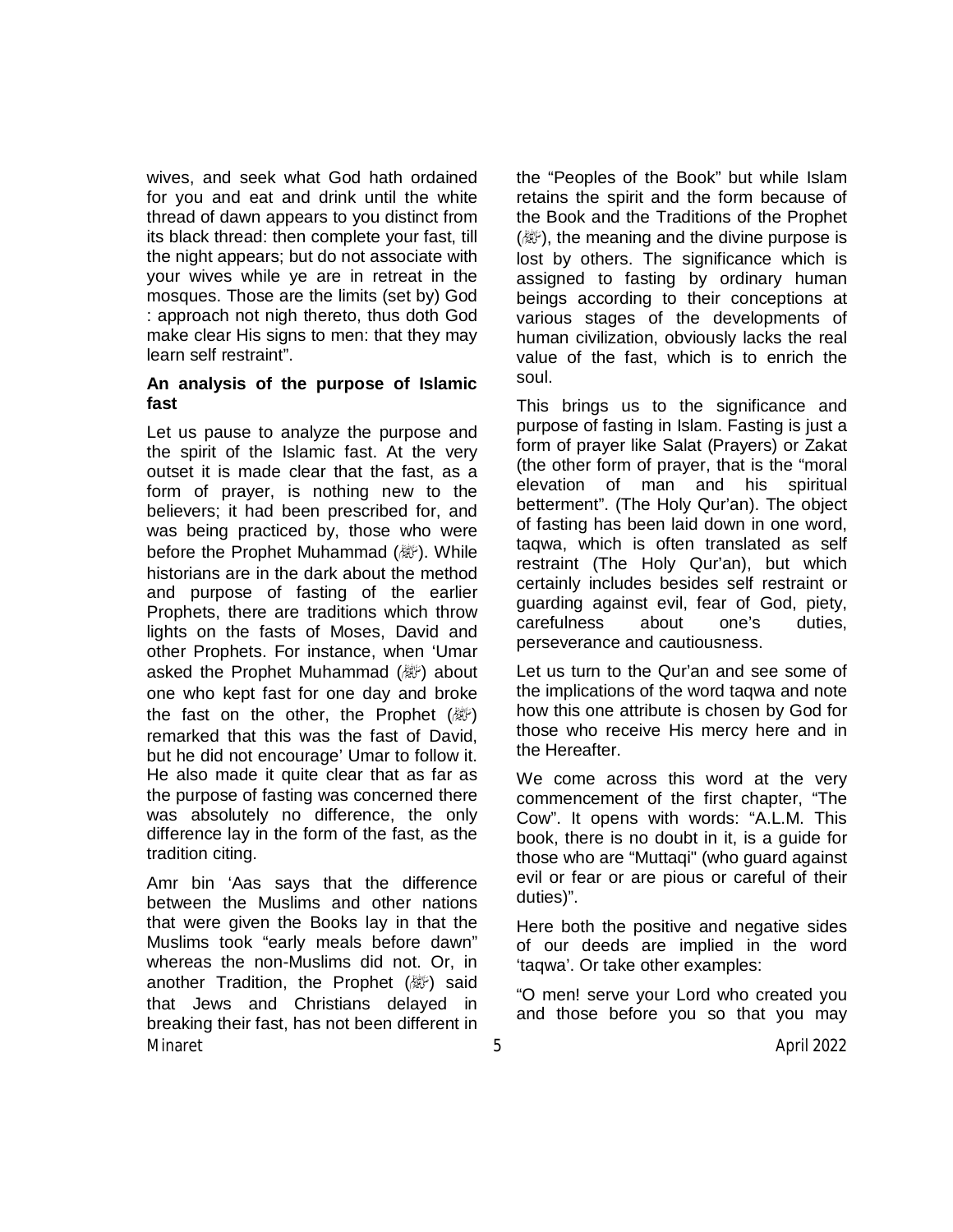guard (against evil) (The Qur'an 2:21).

"Yea, whoever fulfils his promise and guards against evil, then surely God loves those who guard against evil" (The Qur'an 3:75).

While in these verses the negative side of 'taqwa' may seem prominently mentioned, there are various places where the positive and affirmative sides of the word is clearly stressed, e.g.: "And be careful of your duties to God that you may be successful" (The Qur'an 2:189).

## **The Qur'anic definition of rightiousness**

The full significance of the word 'taqwa' is, to the best of my knowledge. found in the 171st verse of the second chapter of the Holy Qur'an. I would like to draw your attention to it:

"It is not righteousness that you turn your faces towards the East or the West, but righteousness is that one should believe in God and the last day and the Angels and the Books and the Prophets, and give away wealth out of love for Him to the near of Kin and Orphans, and the needy and the wayfarers and the beggars and for the (emancipation of) the captives and keep up prayer and pay the poor rate: and the performers of their promise when they make a promise and the patient in distress and affliction and in the time of conflict – these are those who are true to themselves and these are they who are muttaqi (who guard against evil, fear God, or are pious and careful of their duties)" (the Holy Qur'an).

No wonder this one word in its full connotation is chosen by God as the very criterion of the greatness of man in His eyes.

"Great with God is one who has greater 'taqwa' (the Qur'an 49:13).

To my men, this wider meaning is always implied when the word taqwa is referred to. The very purpose of revealing the Book is defined by God in these words:

"And this is a Book we have revealed blessed, therefore follow it and guard against evil" or (be careful of your duties)" "that mercy be shown to you" (The Qur'an 6:156).

Therefore, it is not surprising to find that this Holy Book was revealed in the month of Ramadhan and fasting was made obligatory on all Muslims under certain conditions, so that they might learn this 'taqwa'; and the laws about Ramadhan end with the same object and purpose:

"Thus doth God make clear His signs to man that they may learn self-restraint taqwa—which may be translated as selfrestraint for want of a better and more suitable word in English. What is lacking in the English translation is that implied fear of God, or 'that implies conscientiousness of a rightly guided soul which is not merely contented with a philosophical understanding of the Divine Being but which soars high to seek a more intimate knowledge of and association with the object of its pursuits" (Muhammad Iqbal, 'The Reconstruction of Religious Thought', .London, 1934).

It is in this sense that the word 'taqwa' is used in the Book; fasting as a form of prayer is therefore to teach us this taqwa. For when other forms of 'Ibadat', or prayers, bring us to a state of mind when our soul is in communion with that being for some time, the fast tries to keep up that state for the whole day-for the whole

Minaret 6 April 2022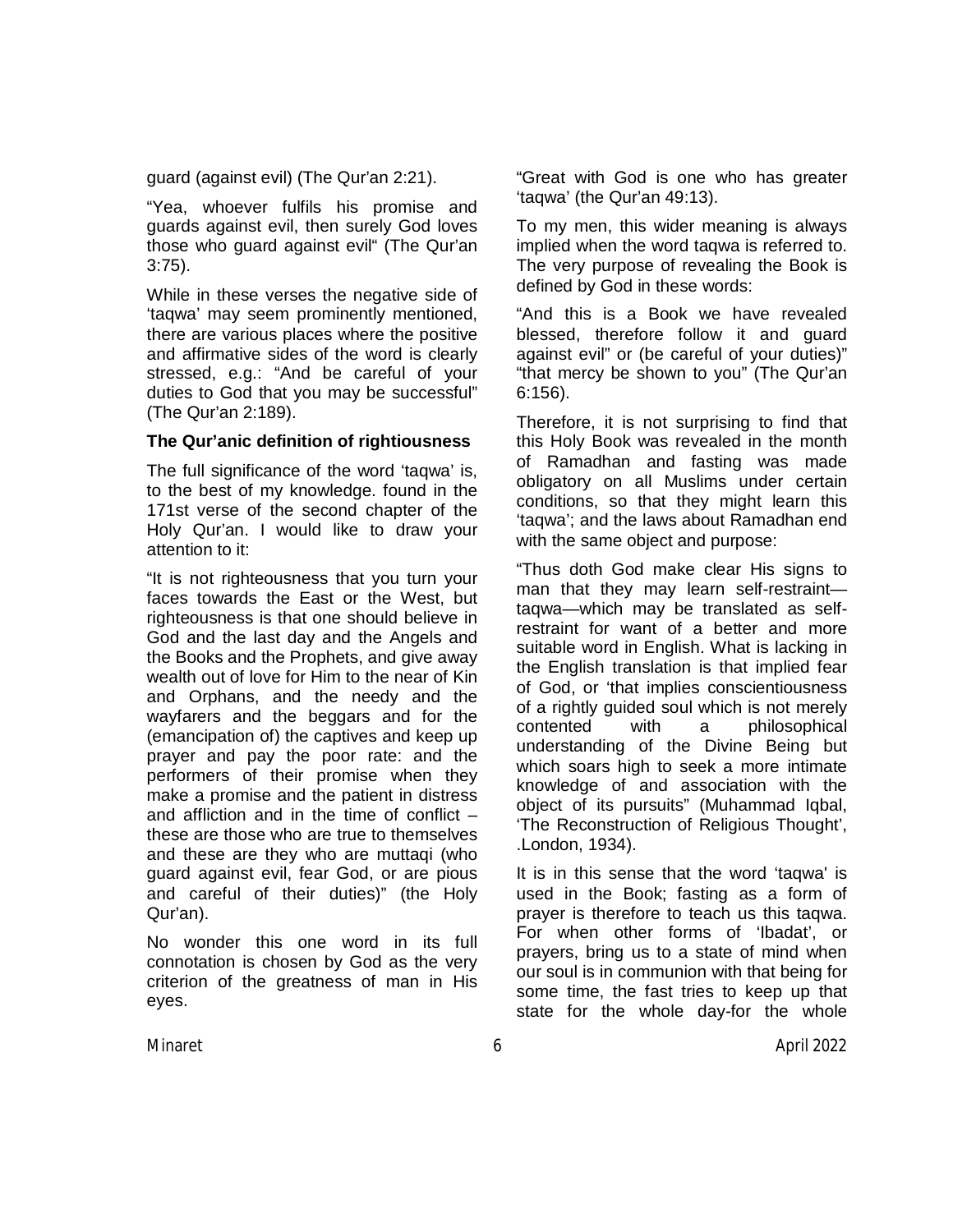month, and thus provides Muslims with an opportunity to put their misguided actions on right lines.

## **Fasting for any purpose other than spiritual betterment is not true-fast.**

Fasting is described in the translations of the Prophet Muhammad ( $\mathbb{E}$ ) as a shield that protects, one from evils (Muslim's sahih); and while a Muslim is carefully adjusting himself in all the various activities of his life for the whole month with a view to creating those godly attributes in himself and directing his actions in such a way that they may all seem to spring from the one idea of illumining his very being, he is proceeding towards the goal for which he has been created i.e. "worship and glorify Him".

It is only during the month of Ramadhan that a Muslim is able to develop himself in accordance with the Divine will on the path of righteousness and truth, and to learn as to how the whole of his life in all its deeds and actions can be transformed into a complete 'Ibadat' (worship). No doubt gradually and slowly a few would reach that stage also where, in the words of the Qur'an, they can say:

"Say, surely my prayer and my sacrifice and my life and my death are all for God and the Lord of the worlds" (7: 163).

Perhaps it will not be out of place here to emphasize that fasting for any other purpose than to learn taqwa, or, in other words. as a form of lbadat, may be no true fast at all. For fasting in Islam is not an ascetic practice nor is it to inflict pain on the body, as has already been pointed out. It is the subjection of the passions and actions whereby the soul is brought nearer to God and it is not mere abstinence from food or drink, as the reported words of the Prophet Muhammad (變) clearly point out that God does not care for the abstinence from food and drink of those who cannot refrain from talking and doing evil.

There is no denying the fact that any abstention from food from the point of view of health, as is often suggested by doctors, may be good for our health, and some of us may find satisfaction that because of the fast they have not suffered from any stomach troubles for a long time, but if it is for such purpose and it will fall under the category about which the Prophet Muhammad (*剛*) says:

"What a large number of those fasters there is for whom hunger and thirst are the result of its fast ?" (Muslim Sahih).

A careful study of the Qur'an will show that while salat and zakat (prayers and the poor-rate) have been emphasized very often, we do not find a repeated mention of fasting, for the obvious reason that the spirit of fasting could have been understood to mean an ascetic practice and the true significance would have been lost sight of in mere abstention from food and drink.

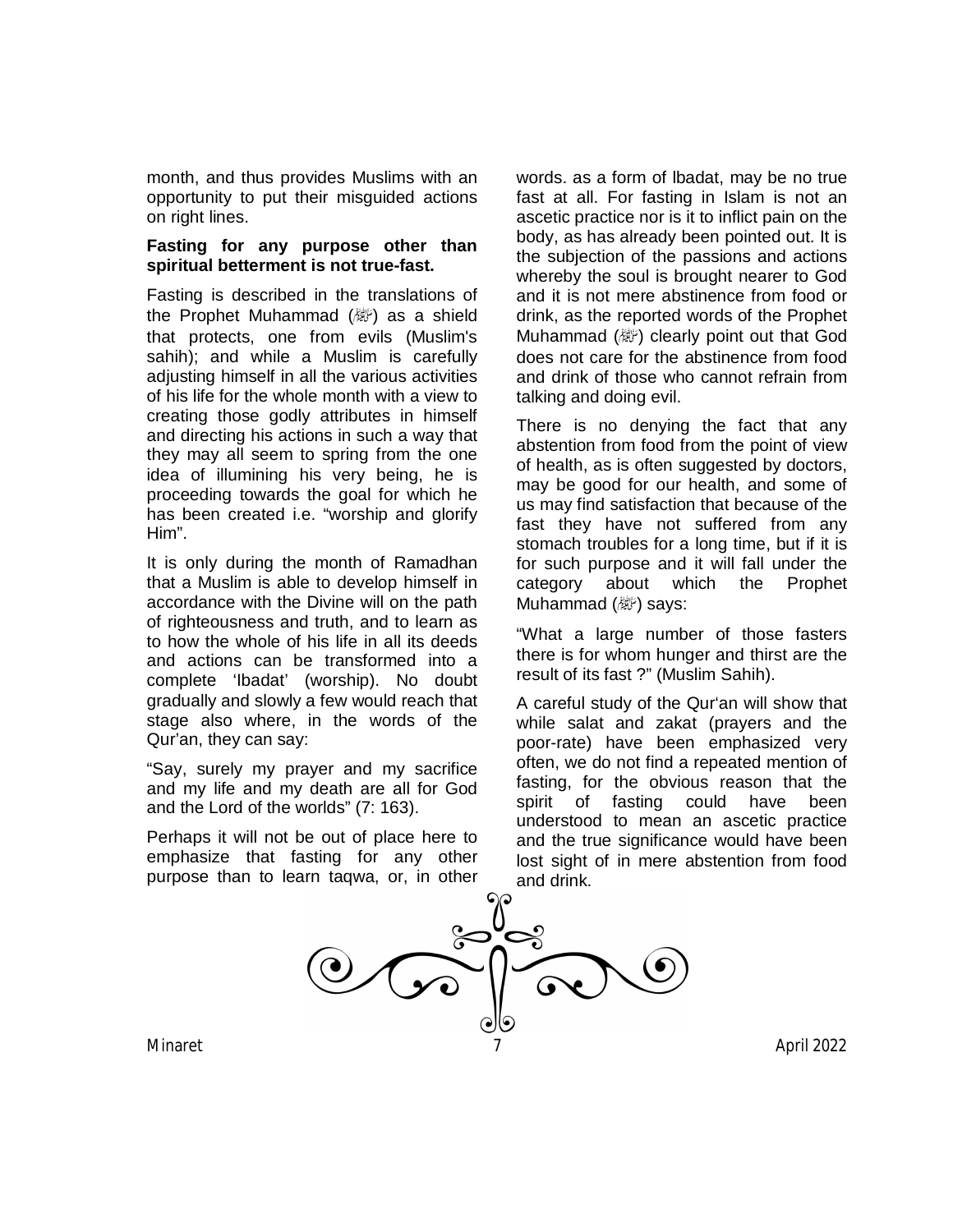## Eid-ul-Fitr (The Festival of Fast Breaking)

Dr. Ghazala Munir

This religious festival in fact is an expression of thanks giving to Allah Almighty for His grace in enabling His faithful servants to observe the fasting month of Ramazan besides the daily 'Taravih Prayers', recitation of the 'Holy Qur'an' and works of charity.

According to Hazrat Anas (RDA), when the Holy Prophet (صلى الله عليه وسلم (migrated to Madinah, he found that the people of the town had set aside two days in the year for fun, sport and merry making. The Holy Prophet (a) told the Muslims of Madinah that Allah had appointed two better days for them in the year, the day of Eid-ul-Fitr and the day of Eid ul-Azha.

The Muslims celebrate Eid ul-Fitr on the first of the lunar month of Shawwal. This religious festival in fact is an expression of thanks giving to Allah Almighty for His grace in enabling His faithful servants to observe the fasting month of Ramazan besides the daily Taravih Prayers, recitation of the Holy Qur'an and works of charity. While Eid ul-Azha is celebrated on the 10th of lunar month of Zil-Hajj to commemorate the great sacrifice offered by prophets Ibrahim and Ismail (AS) to please Allah.

The Holy Prophet Muhammad (*剛*) said: "The heart of the person who remains awake (in lbadaat) during the night of Eid ul-Fitr and Eid ul-Azha will not die on the day when hearts will be dead, i.e. the Day of Qiyamah."

The nights of both Eids i.e. the nights proceeding the Days of Eid are auspicious occasions which should be observed with reverence and worship. The Holy Prophet

 $(\&$ ) said that these nights are great occasions of lbadaat and of gaining the proximity and special Mercy of Allah Ta'ala.

These blessed nights, should therefore not be allowed to pass by in idleness. Full advantage should be taken of these opportunities by offering obedience and lbadaat unto Allah Ta'ala to the best of our abilities. lstighfaar (seeing forgiveness for sins), Tilaawat (reciting the Qur'an), Nafl Salaat, Durood, etc. should be profusely offered on these blessed nights.

Among the reward which will be obtained as a result of observing the sanctity of these glorious Eid Nights, the greatest reward in the tiding conveyed to us by Holy Prophet  $(\&$ ) in the above mentioned Hadith, viz. the heart will not be smitten with terror and fear on the Day of Qiyamah when the upheavals of the Day will be so fearsome that men will appear to be intoxicated.

Eid ul-Fitr, the festival which marks the end of Ramazan occurs on 1st Shawwal, the first day of the following month, and its celebration extends over a period of three days. This occasions is a time of great joy and thankfulness for Muslims because they have completed their obligation of fasting, a month long discipline of the body and appetites, and it is an occasion for celebration. The festival is characterized by

Minaret 8 April 2022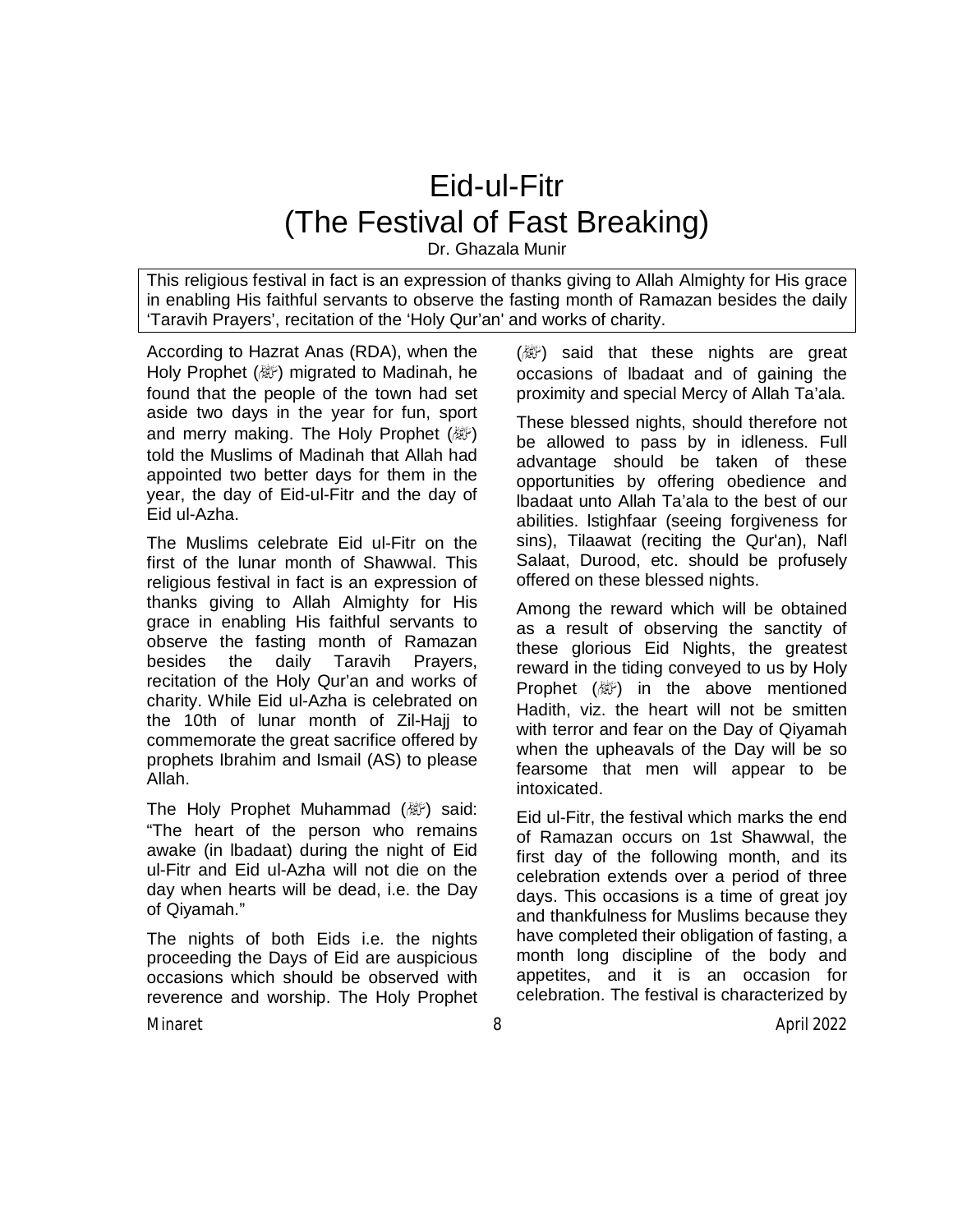a special 'Salat', visiting and exchanging greetings and good wishes, and it is a time of special happiness for the children.

The Holy Prophet (, Weid: "Verily, on the day of Eid ul-Fitr when the lmaam comes out for day of Eid Salaat, there is no Call (Azaan), no lqaamah nor anything on that day."

## **Great Rewards:**

From the above mentioned Hadith it is clear that on the Days of Eid, the Takbeer should not be recited at the place where the Eid Salaat is to be performed. Everyone should engage themselves in Zikr and Takbeer silently. The day of Eid is not merely a festive occasion. A Muslim acquires great rewards from and draws close to Allah if he spends the day of Eid according to the teachings of Shariah and Holy Prophet ( ). The following eleven things have been prescribed to be done on Eid ul-Fitr.

- 1. To rise early in the morning.
- 2. To brush the teeth.
- 3. To have bath for Eid after the Fajr prayer.
- 4. To put on the best available dress.
- 5. To use the perfume.
- 6. To arrange for one's personal adornment and decoration.
- 7. To give away Eid charity (Sadqa I Fitr, etc.) before departure for the Eid ground.
- 8. To eat something sweet before going for the 'Eid Prayer'.
- 9. To reach the Eid ground as early as possible.
- 10. To walk to the Eid ground by one way and return by the other however, there is no harm if one rides back home.

11. To pronounce the following Takbir on the way in a low voice: "Allah is Greatest, Allah is Greatest" "There is no god but Allah" "and Allah is Greatest, Allah is Greatest" "and all praise is for Allah".

Muslims fasting during the month of Ramazan observe the sanctity of the sacred month by obeying the shariah instructions in this regard, yet wittingly or unwittingly if they do commit mistakes and errors. Sadaqah Fitr (Eid Charity) has been enjoined upon to inclucate the habit of expending one's wealth willingly in the cause of Allah and to atone for the small errors to make the fast as perfect as possible and so acceptable to Allah. Besides this, the great wisdom and benefit of enjoining Eid Charity on the well to do persons is to help and enable the poor and needy individuals of society also to obtain for themselves the basic necessities of life a little more easily and join others in the celebration of Eid and the great congregational service held on this occasion.

## **Sadaqah:**

The Holy Prophet (ﷺ) enjoined Sadaqah Fitr so that those fasting are purified of their errors and the poor and needy ones are enabled to arrange for their basic necessities of food and clothing. Therefore, the Sadaqah of the person who gives it away before the Eid Prayer will be accepted by Allah as real charity but the Sadaqah of the one who delays and pays it afterwards will be treated as ordinary charity.

Eid day is the day of rejoicing, and the

Minaret 9 April 2022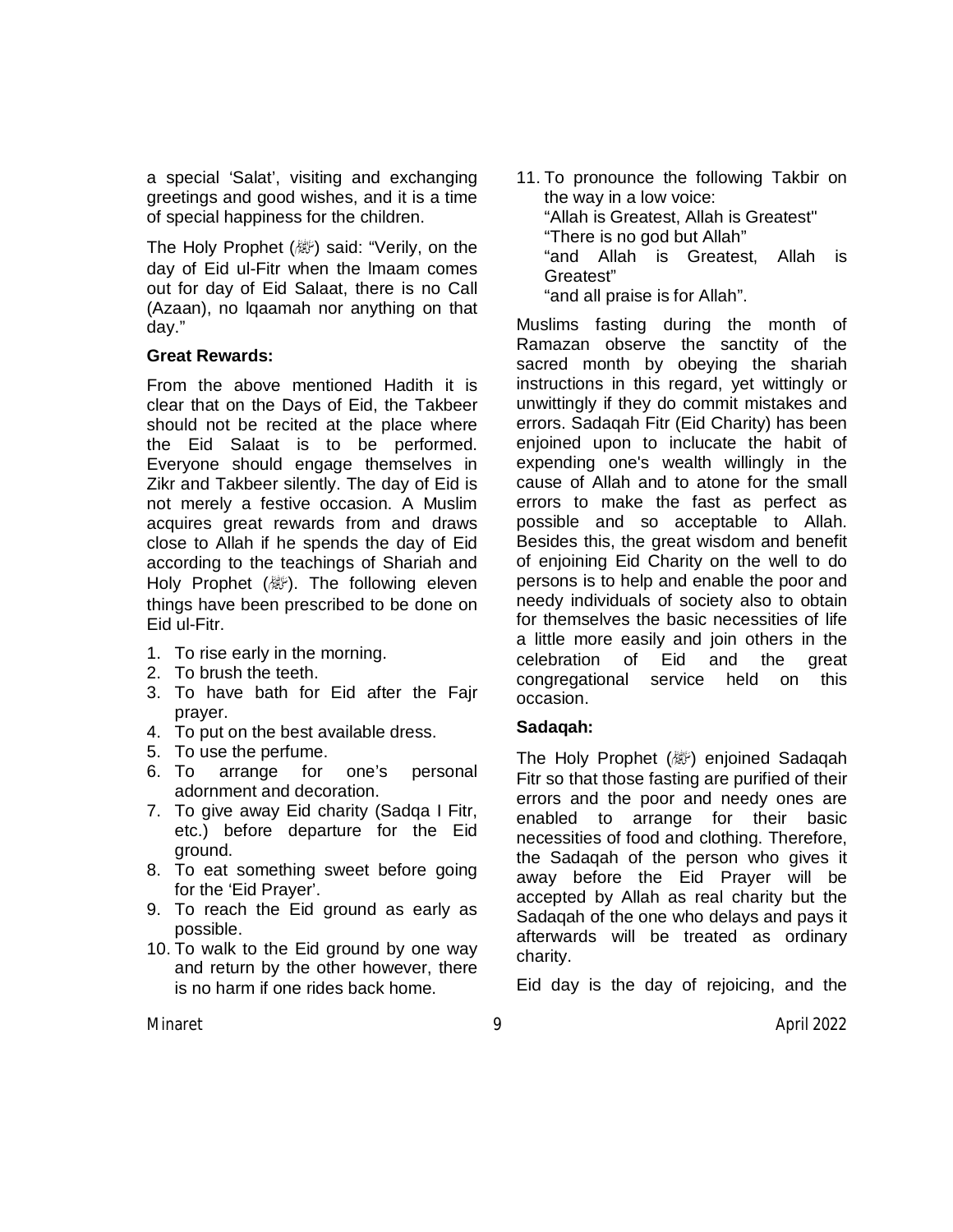power and strength of Islam is manifested by the great numbers and congregations of the Muslims; the Sadaqah of fitr not only promotes that cause but also helps to perfect the fast.

No Nafl Salaat should be performed in the Eid Gaah before or after Eid Salaat. It is undesirable to perform the Eid Salaat in any other place besides the Eid Gaah without any valid excuse. It is vitally important to listen to both the Khutbahs after the Eid Salaat. If for some reason the Khutbah is not audible, it is still necessary to remain seated till the Khutbah terminates. it was not the practice of Holy Prophet  $(\mathbb{Z})$  to shake hands after Eid Salaat. lt is sinful not to listen to the Khutbah.

Method of performing Eid Salaat are as follows: -

1. Make the intention: "l am performing two Rakaat Eid Salaat which is Waajib with six extra Takbirs which are also waajib".

2. After the takbir Ula (1st Takbir) fold the hands and 'recite the. sanaa.

3. Then lift the hands thrice. while saying Allah-o-Akbar. After the first two times leave the arms loose and after the third fold them.

4. Now, Surah Fateha and a surah will be recited by the lmaam and the Rakaat will be completed like in any other Salaat.

5. The second Rakaat will be performed similarly except that before going into

Ruku, and hands will be lifted thrice (whilst saying Allah-0-Akbar) and each time they will be left loose on the sides.

6. With the 4th Takbir, the ruku should be made.

7. The remainder of the Salaat should be completed like in any other Saiaat.

8. Dua should be made after the Salaat instead of after the Khutbah. Eid cards with Qur'anic verses on them is not permissible in the light of the Shariah of Islam. The custom of Eid cards involves an act of sacrilege against the Noble Qur'an. It is not permissible to adopt the religious customs of unbelievers. Our Holy Prophet (@) said: "Whoever imitates a nation becomes one of them." Printing of the verse of Qur'an on these cards is abominable as it is Tauheenul Qur'an or Disgracing and Defiling the Qur'an.

Traditionally, both Eid ul'-Fitr and Eid ul-Azha are occasions for exchanging visits with relatives and friends throughout the entire period of observance of each festival. Gifts (usually of money or new clothes) are given to children, who delight in wearing their beautified new things for the occasion, and special sweets or other foods are served to guests. Throughout the Muslim world, the atmosphere during the days of the Eids is distinctly special combining social with spiritual aspects in a way which brings joy and pleasure to people of all ages and walks of life.

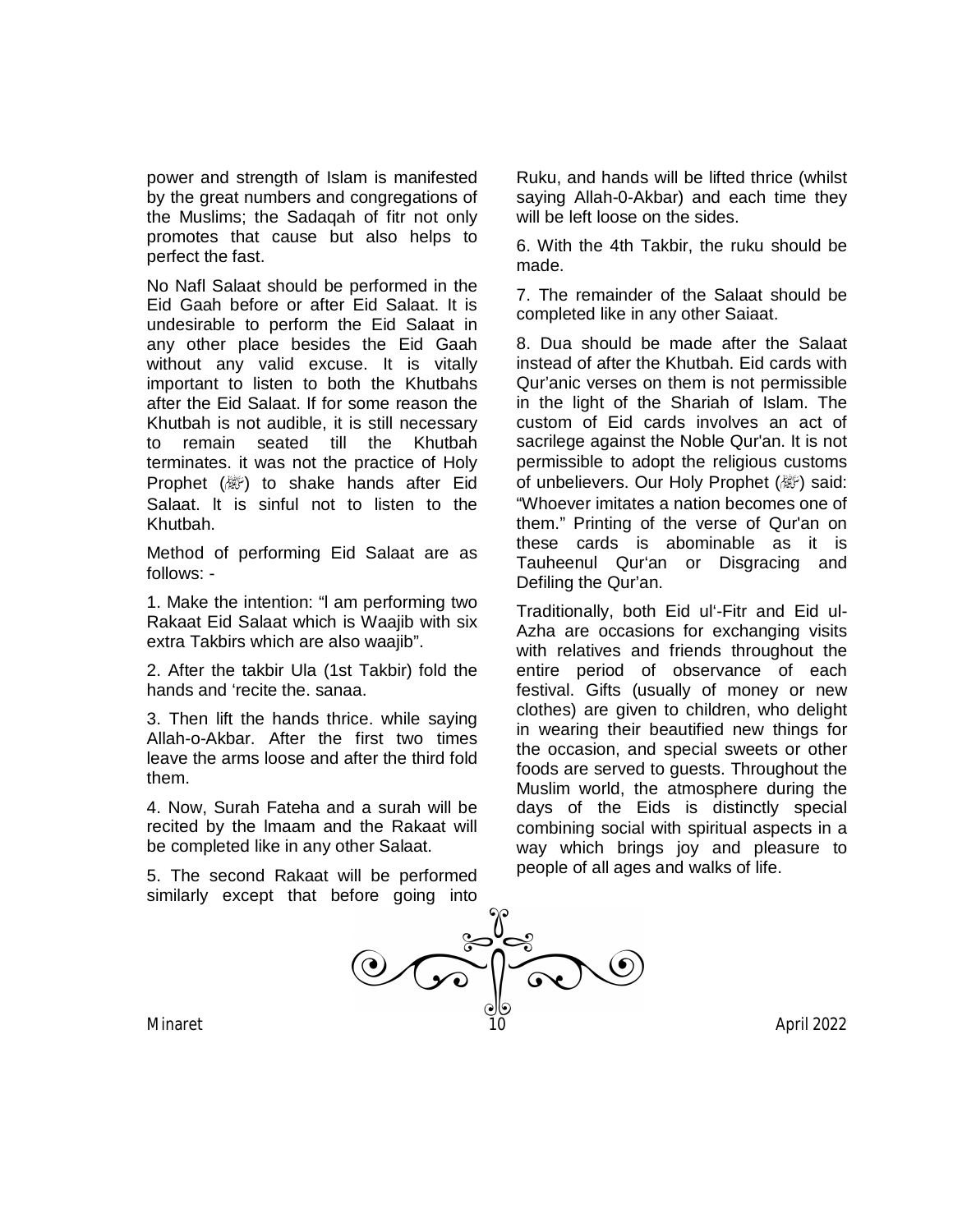## The Meaning of Tasawwuf Maulana Shahidullah Faridi

Tasawwuf can be called the inwardness of Islam. Islam, like most other faiths to a greater or lesser extent, consists firstly of certain beliefs, such as the existence of God, and coming of the Judgement, and reward and punishment in the next life. and the outward expression of these beliefs in forms of worship, such as prayer and fasting, all of which concern man's relationship with God: and secondly, a system of morality, which concern man's relationship with man, and has its outwards expression in certain social institutions and laws, such as marriage, inheritance, and civil and criminal laws. But it is obvious that the basis of this faith, the spirit that gives it life, is man's relationship with God. Forms of worship are simply the physical vehicles of this relationship. and it is this relationship again which is responsible for the origin. the significance and the ultimate sanction of the principles of morality and their formulation into a specific social and legal system. If the interior converse with the Supreme Being and inspiration from Him are present, then they are comparable to the soul within the body of the exterior religion: if they die away, or in proportion to the extent they wither or become feeble the outward form of the faith becomes like a soul-less body, which by the inexorable law of nature swiftly succumbs to corruption. It is therefore man's direct relationship with his Maker which is the breath and life of religion, and it is the study and cultivation of this relationship that the Word Tasawwuf connotes.

Minaret 11 April 2022 It may be wondered why the words "Sufi", which means "woolen-clothed", and

"Tasawwuf", which means the path of the Sufis, i.e. the woolen-clothed ones. should have become so universal in order to denote something which belongs properly to the realm of the spirit. This name is symbolic rather than descriptive. To be a Sufi does not require a person to literally wear woolen clothes, but presumes an inner quality which was at one time characteristic of those who wore them. In the early generations of Islam, through the closeness to the time of the Noble Prophet ( ﷺ) and the illumination of his incomparable spirituality, which encompassed so completely the inner and the outer. the comprehension of the inwardness of Islam enwrapped in its outward expressions was so general that no group of people who devoted themselves specially to this aspect of the faith was distinguishable. It was only when the inevitable course of development of human affairs began to run and the original trunk of universality to throw out branches of specialization, that Islamic knowledge was progressively divided into the interior and the exterior. and the general word 'ILM' (Knowledge) began to denote more the academic study of the Qur'an, Hadith and Fiqh than their spiritual content, contrary to its Qur'anic use in the sense of "Knowledge of Allah". At this stage that body of Muslims who devoted themselves more particularly to the cultivation of the spiritual heritage of their Prophet ( $\mathbb{W}$ ), began to use the term "Ma'rifat"( Recognition of Allah) and " ARIF " (One who recognizes Allah) to denote this inward aspect of knowledge, and indeed still to the present day. So it was possible that instead of Sufis they might have been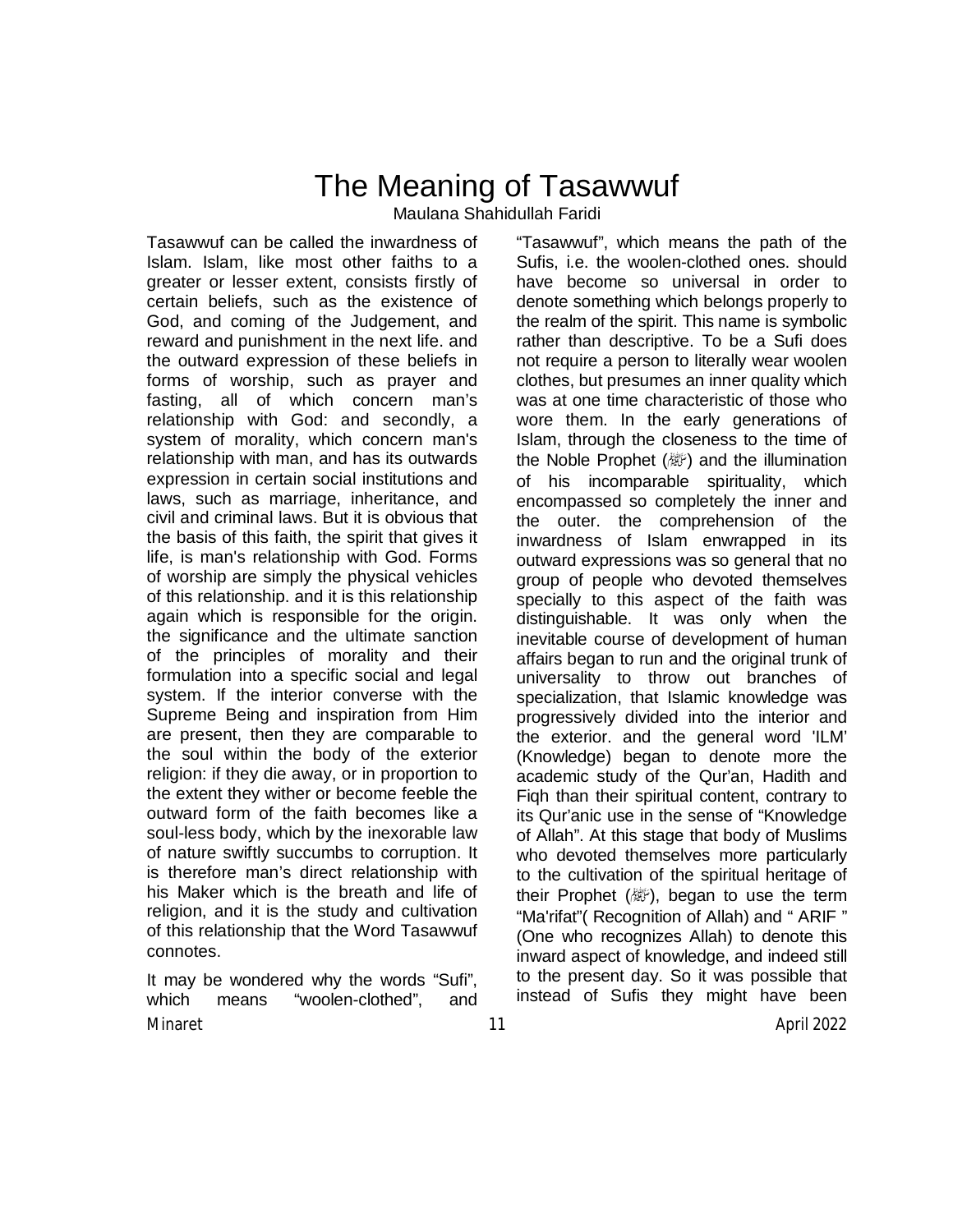termed "Ahle Ma'rifat" or "Arifin". But every aspirant to spiritual development is not an Arif, and the average human mind seeks more the outer badge than the inner reality; which in this case is anyway difficult to describe so the habit observed in certain Godly persons (in reaction to the excessive luxury of the times) of wearing coarse woolen clothes. which were then the marks of extreme poverty, was taken as the symbol of all those who sought the inner life, and this term's convenience and simplicity has withstood all the vagaries of time and place throughout the Islamic world.

The visible formulations of Islam are therefore, both enlivened by the spiritual and moral force behind them and so they are the manifestations of this force, and at the same time they are the means of attaining these spiritual and moral qualities: this can be said to constitute their main purpose. Thus these two aspects of Islam are mutually generative, each one producing the other. It can be seen from the Word of Allah, The Qur'an, that wherever something concerns man's outward actions as decreed, its inward content and purpose is also stressed. Take prayer for instance; Allah says "Observe Prayer for My remembrance" (20:14): or "The believers have attained success; who are lowly in their prayers" (23:1), emphasizing that the object of Prayer is not the mere outward performance, but to remember Him with a humble heart. In the case of fasting Allah says: "Fasting has been decreed for you, as it was decreed for those who came before you, that you may be God-fearing" (2:183) Regarding sacrifice on the occasion of Pilgrimage, He says: "It is not their blood or their flesh which reaches Him, but the devotion from you"

(22:37). On the subject of marriage: "It is one of His signs that He has made for you mates of your own kind that you may find peace in them, and He has created affection and kindness between you." (30:24). On spending for the poor: "They (the righteous) give food to the needy, the orphan and the 'prisoner, for the love of Him; they say: We feed for the sake of Allah only, and desire no reward or thank from you" (76:8, 9). If we reflect on these and other similar indications in the Qur'an, we are led to the conclusion that if it is necessary to observe the outward ordinances of the faith, it is equally necessary to develop within ourselves those qualities which are their soul; that these two are complementary and one cannot exist in a sound state without the other. When the word "Shariat" is used, one immediately calls to mind the basic beliefs of Islam, without which a person cannot be reckoned a Muslim, and the external decrees comprising forms of worship, rules of behavior and civil and criminal laws. In short, it is the outwardness of Islam which is normally referred to by this term. But we have seen that within this outer Shariat there exists an inner Shariat of equal importance, which constitutes both its inspiration and goal. Like the word "Ilm" (Knowledge) which originally comprised both the inward realization of divine truths as well as outward knowledge of Islamic tenets, the term "Shariat" (the road) should really include the devotion of the heart to Allah as well as specific beliefs, and the attainment of moral excellence as well as submission to the law. But just as "Ilm" come to mean only book knowledge, so "Shariat" came to mean only the law; as a result. the Sufis, the devotees of the spirit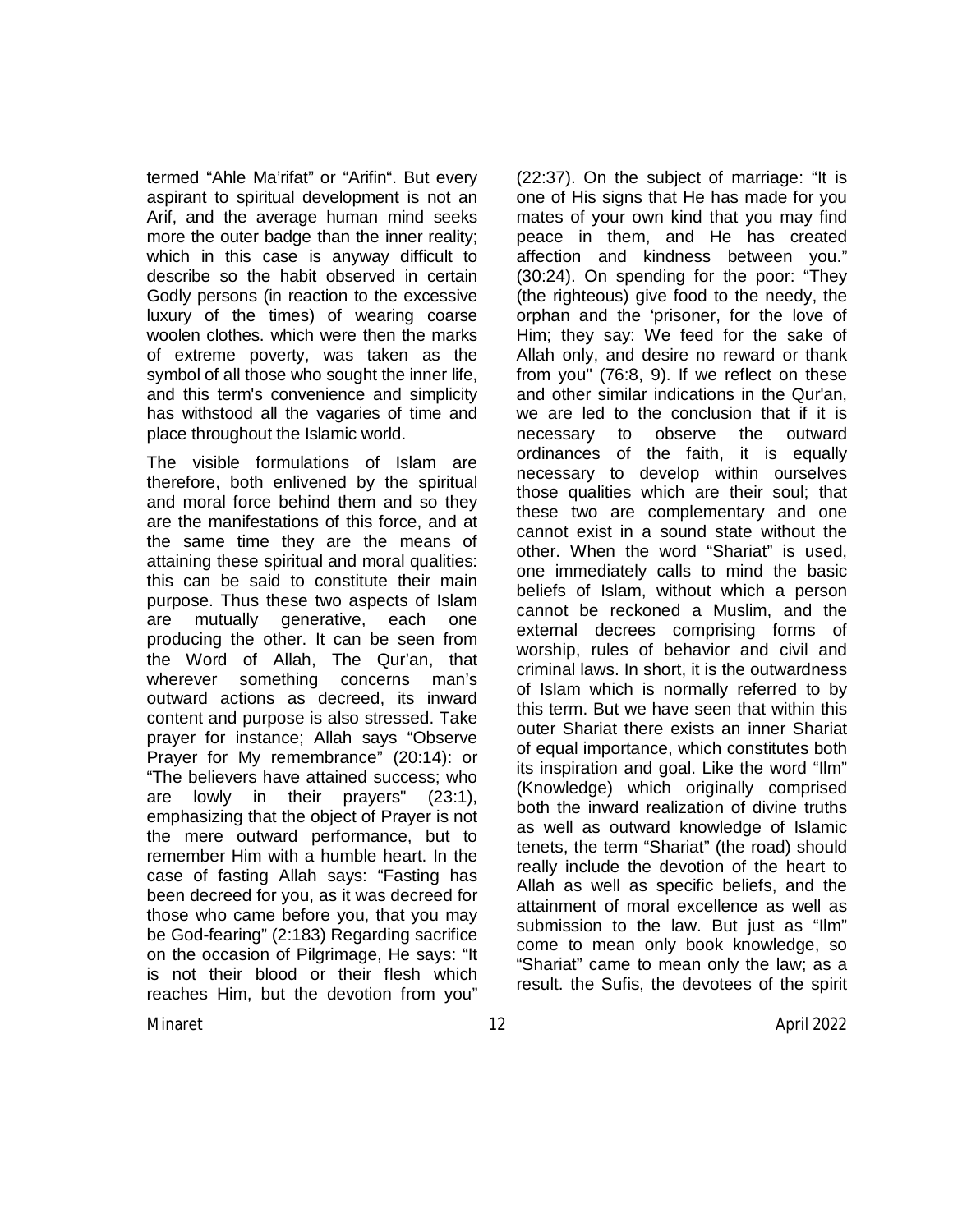of Islam, began to use the word 'Mar'ifat' for inner relationship with God, and in places of the word "Shariat", they chose the word "Tariqat" (the path) to denote the way to spiritual perfection. Just as the outer "Shariat" consists of two parts, belief and practice, so also does this inner "Shariat" manifest itself in two main fields.

The first is man's attitude to his Maker, from the Qur'an and the teachings of the Noble Prophet  $(\mathbb{W})$  we learn that this attitude should be inspired by love, hope, fear, gratitude, patience, trust, self-sacrifice and complete devotion: and that He should be felt to be constantly near. This is the inwardness of belief. The second is man's attitude to his fellow men: Allah and His Prophet  $(\mathbb{Z}^n)$  have taught us that this should be inspired by sympathy, justice, kindness, unselfishness, generosity, sternness, on matters of principle, lenience wherever possible, and that we must avoid pride, jealousy, malice, greed, selfishness, miserliness, and ill-nature. The qualities will not be found explained in the books of Fiqh, it required a group of people distinct from the jurists, to determine and develop the science of the soul, of these two parts of the inner Shariat, it is the first, i.e. man's relationship with God, which is the root, the moral attitude of man's towards his fellows being derived from it. It is the realization that all men are creatures of the One God, and that He wishes us to treat them with mercy and kindness, and at times justice, which should reflect His own sublime qualities, and that if we succeed in this we shall win His pleasure, that is the real basis of morality. Some have made the mistake of imagining that morality can exist by itself without the foundation of religion, and have tried to promulgate a non-religious ethical

code as a substitute for faith. This is nothing but a mental illusion. It comes about in this way: through the medium of religious teaching, a certain moral outlook permeates the whole society, and colours not only the specifically religious life, but education and social customs and habits of thinking and acting. When at a later stage some people take to agnosticism and and rebel against the established faith, they are unable to separate themselves from this moral attitude which has now become the very stuff of their mental being. Without realizing the origin of their morality, they fall into error of considering it self-existent, and imagine that they can reform society by simply calling upon people to be ethical. But it is a matter of observation that such inherited moral attitudes, when out off from the tree of religion to which they owe their being very quickly decay, and it is not long before the very basis of morality is questioned and finally denied, and nonmoral philosophers are openly proclaimed. Whereas the morality based on faith in God, derived from a revealed Book and given life by the consciousness of Divine pleasure has in it the seeds not of decay but of growth and fruition.

That it is man's inner relationship with Allah which gives meaning and value to his outward expression of belief and the performance of his religious duties is asserted most pointedly in one of the most famous sayings of the Noble Prophet (*剛*). The following incident is reported by Omar, the second Khalifa.

"We were sitting with the Messenger (ﷺ) of Allah one day when a man appeared with very white clothes and very black hair, with no signs of travel on him. None of us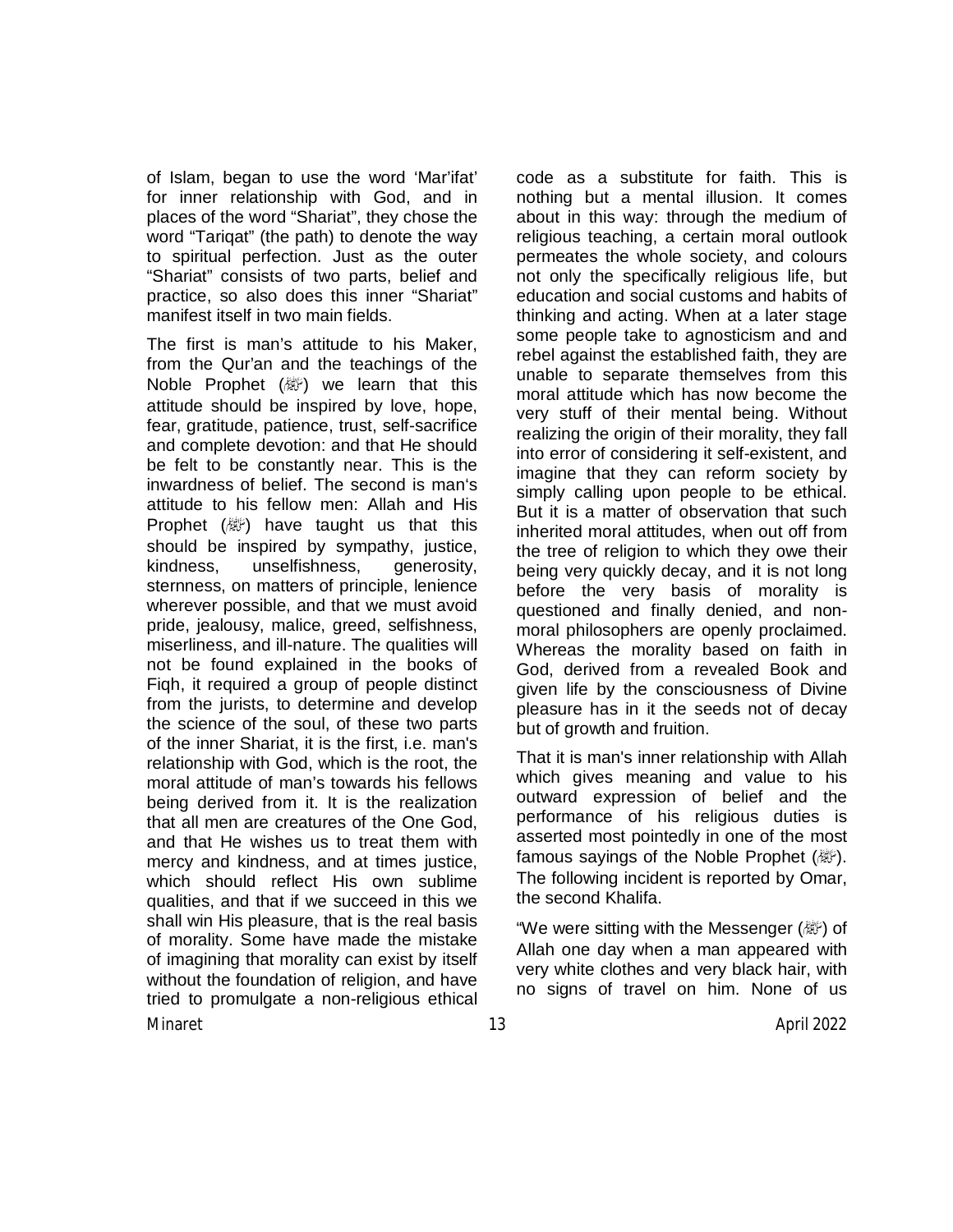recognized him. He came and sat before the Prophet (變) with his knees touching his knees, and his hands placed on his thighs. He then said: "O! Mohammed tell me, what is Islam?" The Prophet  $(\mathbb{W})$ replied: ".Islam is that you testify that there is no God but Allah, and Mohammed is the Messenger of Allah, and that you establish prayer, and Zakaat, fast the month of Ramadaan and make the pilgrimage to the House of Allah if you are able." The man said: "You are right", and we wondered that he both asked and confirmed the answer. Then he said: "what is Iman ?" The Prophet replied: 'Iman is that you believe in Allah, His Angels, His Books,His Messengers and the Last Day, and that you believe in the predestination of good and evil." The man said: "You are right. Now tell me what is ehsan (good performance)?" The Prophet replied: "That you worship Allah as if you are seeing Him and if you do not see Him, He surely sees you."

Then after asking about the Last Day, the man left, and the Noble Prophet ( apply) informed his companions that this was the Angel Gibrael who came to teach them their religion!

Here the word Ehsan, which means to perform something in the best manner, is explained as "the worship of Allah as if you are seeing Him, and if you do not see Him, He surely sees you". This means that the consciousness of the presence of Allah, and the feeling of Love and awe which accompany it, must permeate both our faith and practice (lman and Islam) and it is in proportion to this consciousness that our excellence in religion can be judged. Clearly this sense of presence is not to be confined only to worship, but to all our

actions (one version of the above incident, in fact, has "work for Allah" as if you are seeing Him)". It is precisely this awareness of the nearness and presence of Allah the Sufis have as their ultimate goal in all their activities.

So far we have been speaking of the Muslims' relationship with Allah in a general way. But Tasawwuf has a more specific content, that is to say, it aims at bringing the notice to the direct spiritual experience. The fountainhead of Islam (a fact which is often forgotten) is the direct spiritual experience of the Noble Prophet (  $\mathbb{R}^n$ ) by means of which the message of God was conveyed to man. This spiritual experience had many forms, and was continuous throughout the period of the Prophet's prophet-hood, starting from the initial vision of the Angel when the call to the divine mission was sounded, and persisting throughout the inspiration of the Divine Book, with other manifestations such as Hadith-Qudsi (Divine Inspirations apart from the Qur'an itself.) and revelations of the next world. It is illustrated particularly in the Meraj (The Ascension), which culminates in the vision of the Supreme Reality. When the essence of prophet-hood is the spiritual experience, it would be strange indeed if some portion of this aspect of the prophetic life were not inherited by the Prophet's companions and those who followed them. So we find a tradition of spiritual experience alongside that of the more obvious branches of religious teaching concerned with beliefs and practices. In the early stages it was not considered proper to publish such experiences and considerable reticence was observed; it was thought sufficient only to hint at them. As time passed, reticence

Minaret 14 April 2022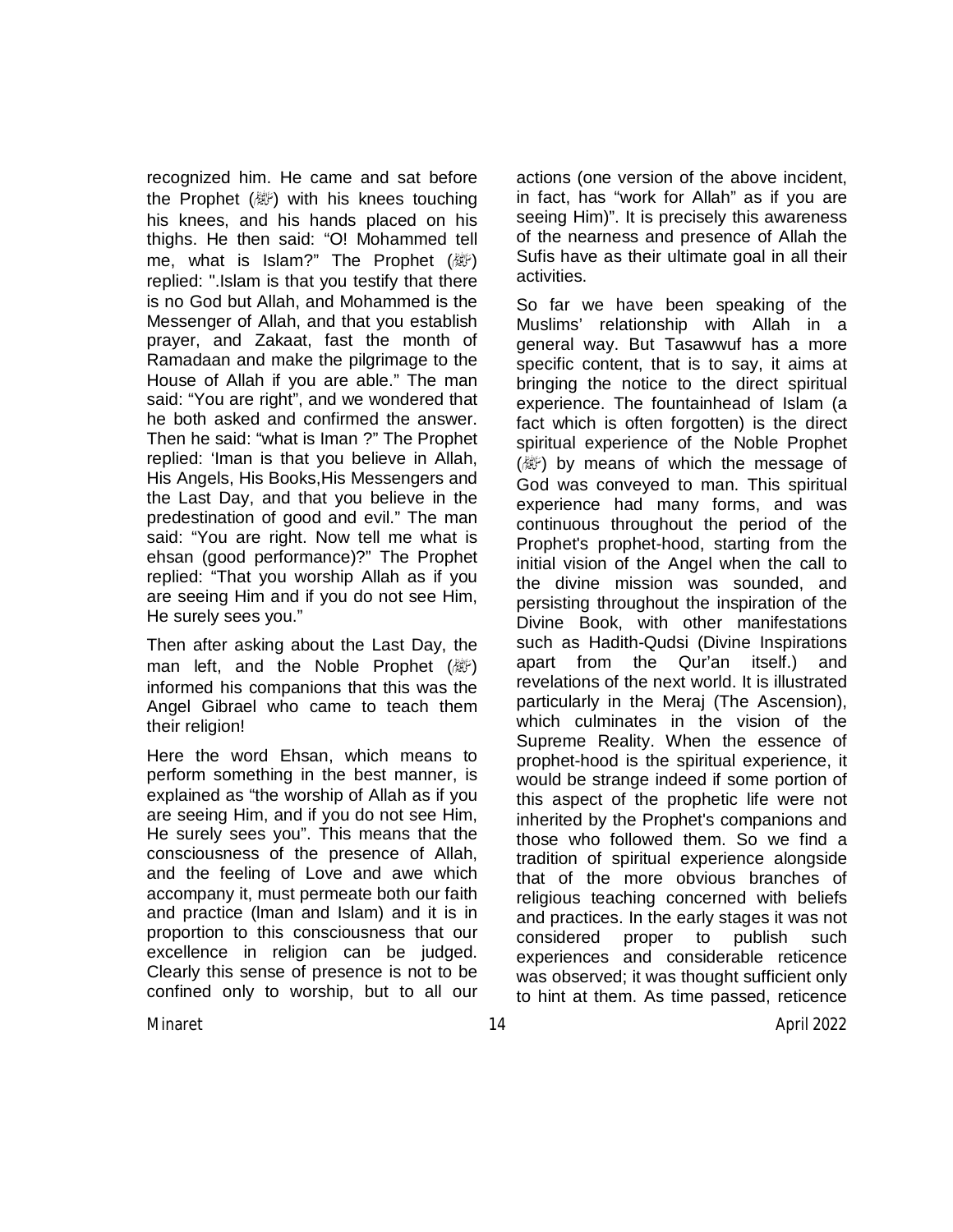was lessened and gradually the science of Tasawwuf was outwardly formulated, al though the very nature of these most inward matters makes some reticence inevitable at all times.

Abu Huraira, one of the intimate companions of the Prophet  $(\mathbb{R}^n)$  used to say: "I acquired two vessels from the, Messenger of Allah  $(\langle\mathbb{W}\rangle)$  one of them I published, but if I published the other my throat would be cut". This is an interesting allusion to the danger of making a show of spiritual experience before those who do not understand them. If the experiences are believed, then some people out of ignorance are inclined to raise the one who is spiritually gifted almost to divinity, if not to make him into God Himself. If they are disbelievecl, the doubters become guilty of denying what is true, and deprive themselves of certain special benefits which it is the Will of God that they should have. This is the reason why sufis have always counseled great caution in the matter of describing some of their spiritual states in detail as these can only be appreciated in the tasting, and not in the description. In spite of the obvious references in the Qur'an, the Hadiths and the lives of the companions, some have tried to deny this spiritual heritage of the Noble Prophet  $(\&\circ)$  and claim that the early Muslims were only "ascetics" and not "mystics". But to perceive spirituality where it exists is not given to everyone, even to perceive it at all; let it suffice to say that the extraordinary dedication to Allah and His Prophet  $(\&$ ) and their commands by the leading companions and followers would be inexplicable without a profound spiritual experience.

l have said that in the early period the outer and the inner aspects of Islam, that is, the outward observance and its spiritual content, were not divided but formed a homogeneous whole, but as time passed and specialized knowledge increased, it became necessary and inevitable that a body of Muslims should devote themselves more particularly to the inwardness of Islam which came to be known as Tasawwuf. lf we consider the development of Tasawmuf as a science, that is the science of the soul, we find that it provides a close comparison with the development of other sciences based on the principles of the Divine Book and the life of Allah's Messenger (a). To take the science of Hadith as an example, we find that during the first century, which was the time of the Companions and the followers, things remained very much in the original form of personal teaching from those who sat in the company of the Great Ones, with little sign of elaboration and formulation. During the second century we begin to find a more or less comprehensive collections and criticisms, which culminate in the third century in critical recessions based on now thoroughly elaborated and determined principles. In the case of Fiqh we find a similar process; after the first century of the direct and practical teaching of the companions and followers, the second century produces elaborate compendia of legal decisions and formulation of principles of jurisprudence which again by the third century has been built up into a relatively independent science. Tasawwuf too, was constructed into a spiritual science on the firm foundations of the spiritual heritage of the Prophet  $(\mathbb{R}^n)$  of God; here again, the elaboration begins in the second century in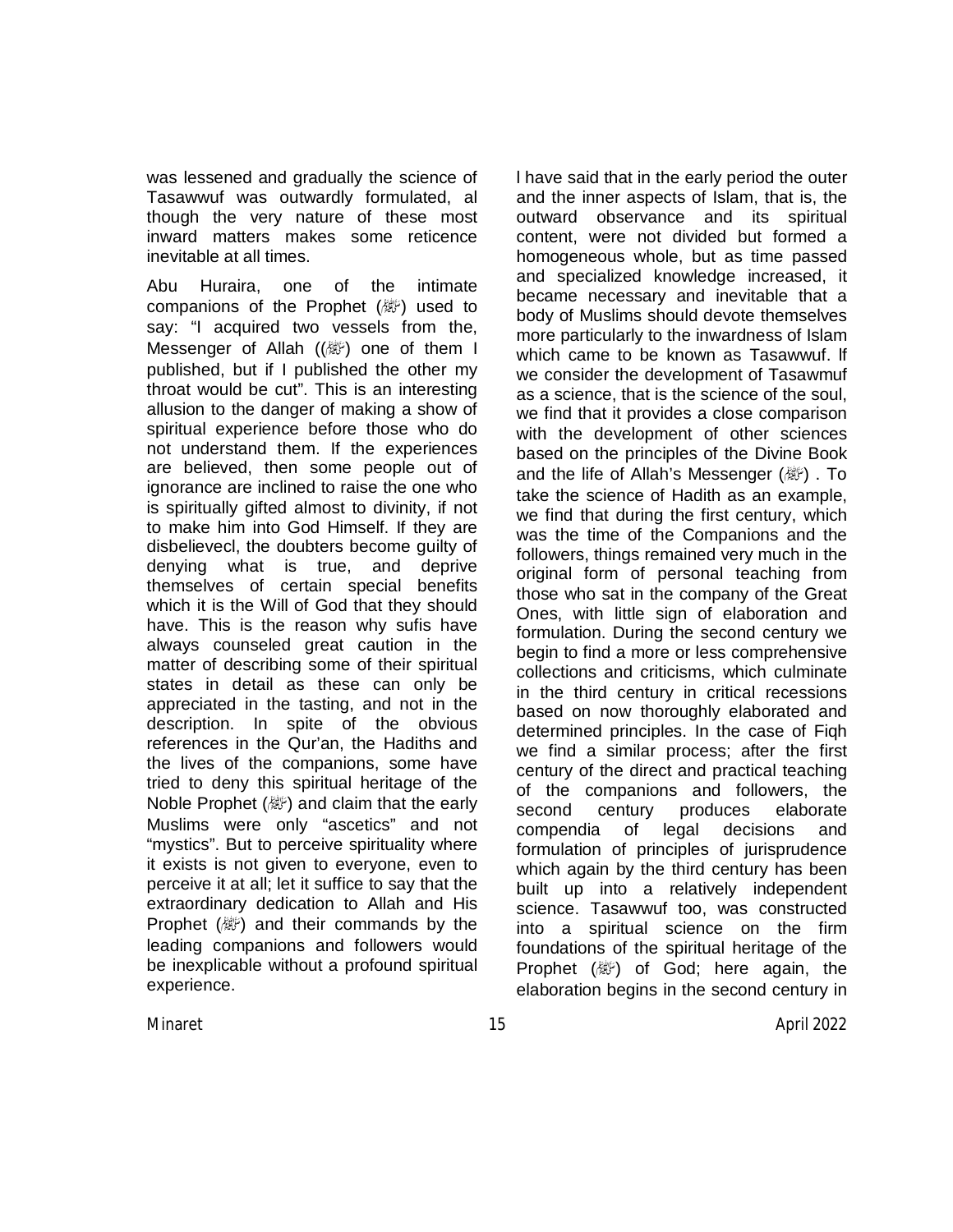the recorded sayings and treatises and books of the early Sufis. and in the third century Tasawwuf appears as a fully developed and formulated spiritual science. It is just as gratuitous to talk critically of later innovations in the matter of Tasawwuf as it is in the matter of Fiqh, Hadith and Tafsir. There is a world of difference between elaborations and innovations, which people with muddled minds find difficult to distinguish.

Although the development of Tasawwuf can be historically compared with that of the other sciences, there is an intrinsic superiority in Tasawwuf which should be well remembered. This superiority lies in that the expansion of the science of spiritual development is based on experience and direct observation confirmed in it's broad pattern by thousands of travelers on the upward path of the soul, whereas the other sciences mainly owe their formulation to reason and conjecture. All, of course, are founded on tradition, that is, the Qur'an and its living commentary by the Noble Prophet (@) and his followers, but the process of later elaboration has this fundamental difference. It cannot be contested that direct experience, especially when it is common to large numbers of people, is a vastly more authentative source of knowledge than rational speculation. For instance, after the date provided by revelation and the chief instrument in the development of Fiqh is "Qiyas" (analogy) or "Rai" (opinion). The main pillar of the science of Hadith is "Jarh" and "Ta'dil", which means the critical examination of the reliability of the reporters of a certain Hadith in addition to its subject matter. Obviously these processes are rational and

speculative. The development of Tasawwuf, however, has consisted of the progressively more detailed exampling of the spiritual experience constituting the inner heritage of the Noble Prophet  $(\mathbb{Z})$ and has no content of conjecture and opinion. This vital element has resulted in a remarkable unanimity among the proponents of this science throughout the ages and whatever the difference there exist are those of emphasis or mode of expression and do not show any real cleavage in the essential unity.

We have already alluded to the function of Tasawwuf, which is to perfect the relationship of man first with His God, and secondly with his fellow men. Now it is obvious that only very few people have the call to devote themselves entirely to spirituality and become as it were specialists in the inner life. This appears to be the result of some innate urge which so drives those who possess it as not to allow them to follow any other vocation. This is not to say that even these specially gifted few entirely abandon all usual worldly activities. on the contrary, we find in Islam, in distinction from other religious communities, that its greatest scientists of the soul were mostly married, had children and conducted their house-hold and similar affairs like other men. It is another matter that during the period of training for spiritual development a certain retirement, either total or partial is usually required, as indeed it is during the acquirement of other branches of specialist learning. It is also true that even after reaching expertness many of the Islamic spiritualists paid very little attention to the earning of their livelihood and spent their whole time in teaching and giving solace, help and

Minaret 16 April 2022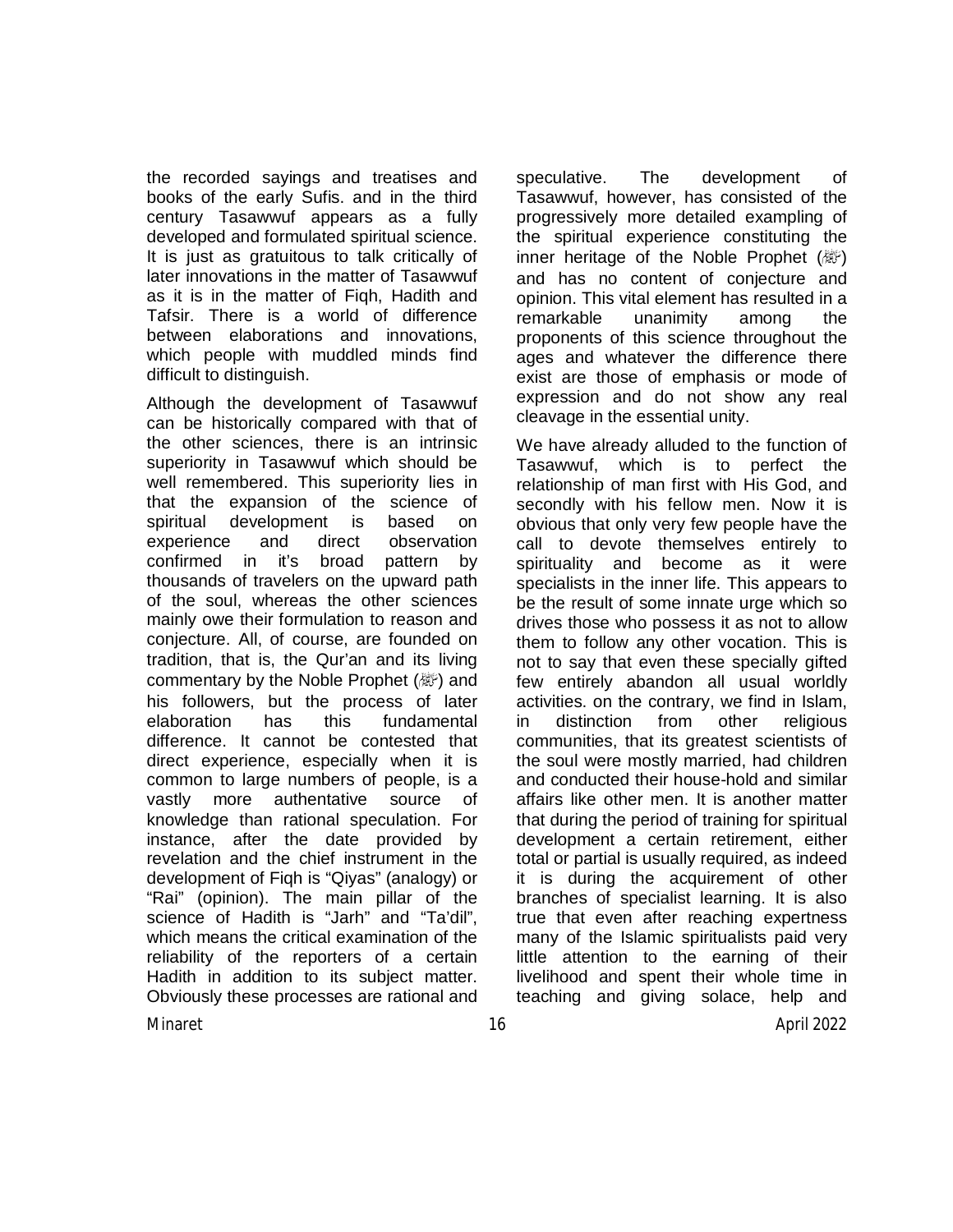encouragement to the common people. Their physical wants were looked after by their pupils and admirers. as was the practice until recently even in the case of those who taught children how to read and write. In this deliberate neglect of their own material needs in order to devote themselves more unhamperedly to their mission, they observed the utmost selflessness and resignation to Allah, and never expressly or by implication gave any sign of the poverty or even hunger which they often had to undergo. If they neglected the world, it was only as far as their own wants were concerned; they never neglected the wants of those who came to them for spiritual nourishment, or even for physical nourishment if they had any to spare for in addition to being at the service of those who were hungry for the things of the soul, they often conducted public kitchens for the feedings of the poor, and engaged themselves in the healing of the sick in body as well as those who were sick in spirit, as is well known to those who have studied their lives.

Just as spiritual specialists are few by the nature of things, so also the number of the pupils who shape their lives in close conformity to those of their masters is also very small. These selected followers are those who, have the inner call, are later charged with the duty of carrying on the work of teaching and exhortation in a new generation. But the majority of those who visit these inheritors of the more inward traditions of Islam are those who, while

engaged in their daily vocations, wish to refresh themselves from the toils of the world at the pure springs of sincerity and devotion which they find so abundant with the Sufis. It is here that we see the influence of the Sufis working and giving new life to the whole wide land of the community. The ordinary men and women who spend a part of their time with the Sufis acquire some measure of inspiration for their spiritual and moral betterment, and to this measure their whole lives are affected. It is the spiritual orientation and the moral attitude which constitute the fountain-head of human thought, and so of human action. Events in the man's history, and the growth, flourishing, and decay of the peoples can always be traced back to these inner sources. The contact of people of the world with the Sufis, whether they be kings, princes, captains, merchants, administrators, artisans or peasants, indirectly affects the whole movement of the nation along the uneven road of time. It is from these most intimate wells of inspiration that a certain quality is given to the thought and life of a whole culture; what a pity that some superficial intellects are unable to perceive these undercurrents of history. Economics, politics, and social life are all controlled by the mental processes of man; he can only ignore at his peril these deep directive Forces from which his mental processes emerge. The apparent obscurity and detachment of the Sufi conceal an activity of radical importance to the whole Muslim nation.

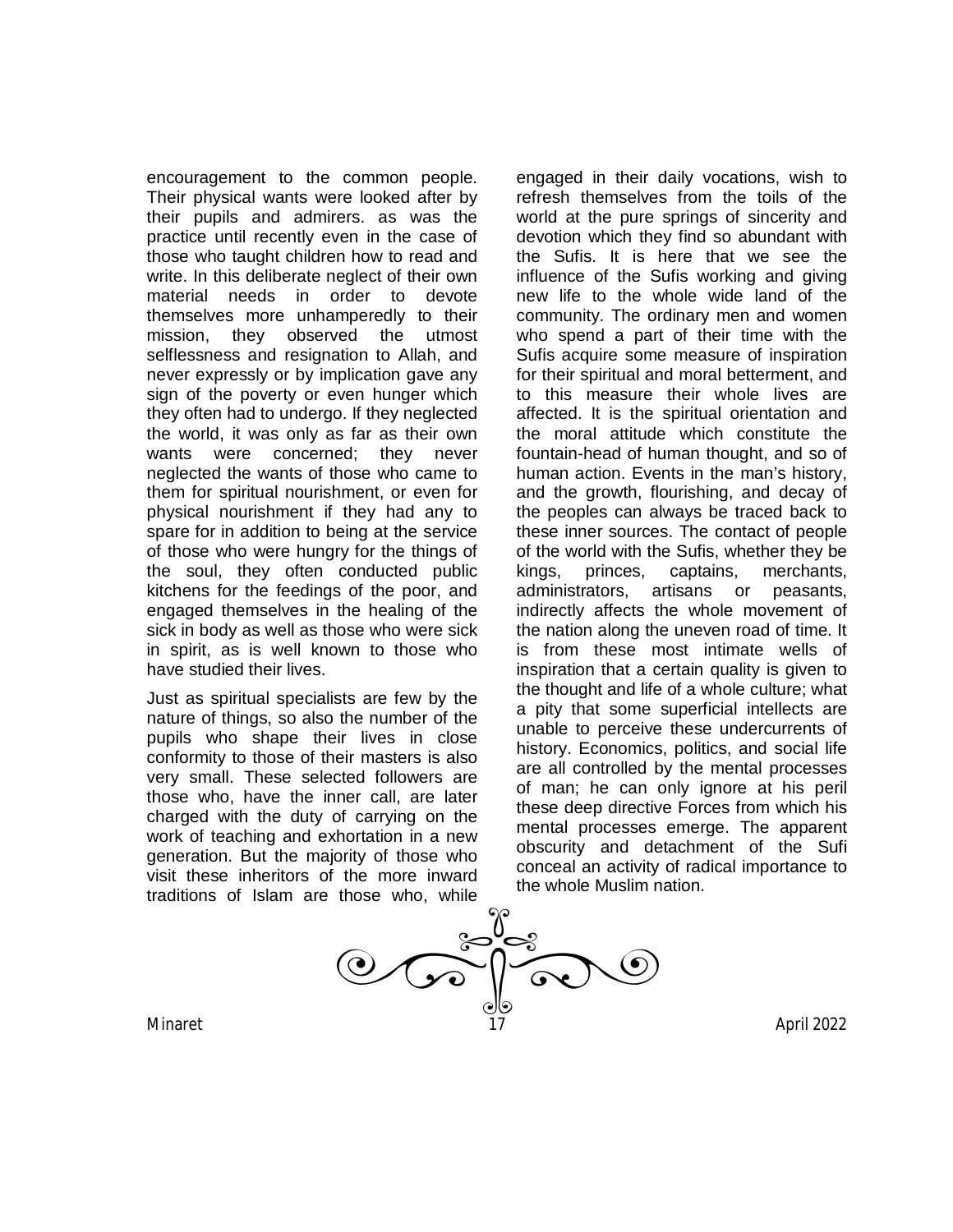## The Supremacy of Law in Islam

Dr. Ishtiaq Husain Qureshi

All scholars of Muslim political institutions are aware of the fact that Islam believes in the supremacy of law. No person can claim exemption from its jurisdiction, nor is any individual or institution recognized as possessing an authority superior to that of the Law.

The highest executive authority in the classical days of Islam has held to be the Caliph by the jurists, who was as subservant to the law as the humblest citizen of the Muslim State, whether Muslim or non-Muslim. Most political scientists of Islam in the Middle ages agree that there do arise conflicts between one citizen and another and sometimes even between private interests and the general good.

It is therefore, necessary to have an impartial arbitrator to adjudicate between them and to adjust rival interests into a harmonious social entity. No human being can be so free from the pull of his own interests or, at least, his likes, dislikes and prejudices as a set of principles embodied in a law. Hence the best arbitrator in matters of all human relations is a law that is perfect and absolutely free from defects.

Minaret 18 April 2022 The importance of law can be judged from the fact that God Himself makes all His actions to accord with His Way (Sunnat 'ulIah) as distinguished from other Sunnahs. As all the attributes of God are good and moral in the highest and most perfect form, His Sunnah is the embodiment of all the moral virtues in their more purified forms. All moral values are reflections of the attributers of God and are, therefore, absolute. These are the values accepted by Islam. They are eternal and

absolute and there is, and can possibly be, no question of relativity of contingency, so far they are concerned.

Thus the quality of any human action or virtue is not determined by the changing patterns of criteria based upon contingent, opportunistic or convenient standards of assessment. In other Words, every action or attribute is good or bad intrinsically and the yardstick of measuring its beneficence or malevolence does not change from time to time. This is what is meant when we speak of absolute values. They offer a constant, never changing scale of reference. If God has imposed on Himself His Sunnah and naturally shunned the capriciousness of discarding what has become a law with Himself for any seemingly beneficent action, who can claim to be above a law willed by Him for His creations?

## **Limits of Law**

As the limits of law willed by God for His creation would be difficult to comprehend by merely rational process, God has revealed through His Messengers the morality encompassed by His Sunnah. Only that part has been revealed through the prophets to man which concerns their volition. Another part of the law has been ingrained in the very essence of all substances and animate beings. This part concerns the entire field of physical existence. This law is rigid which every created object, whether animate or inanimate, must follow, which it has neither the inclination nor the capacity of transgressing.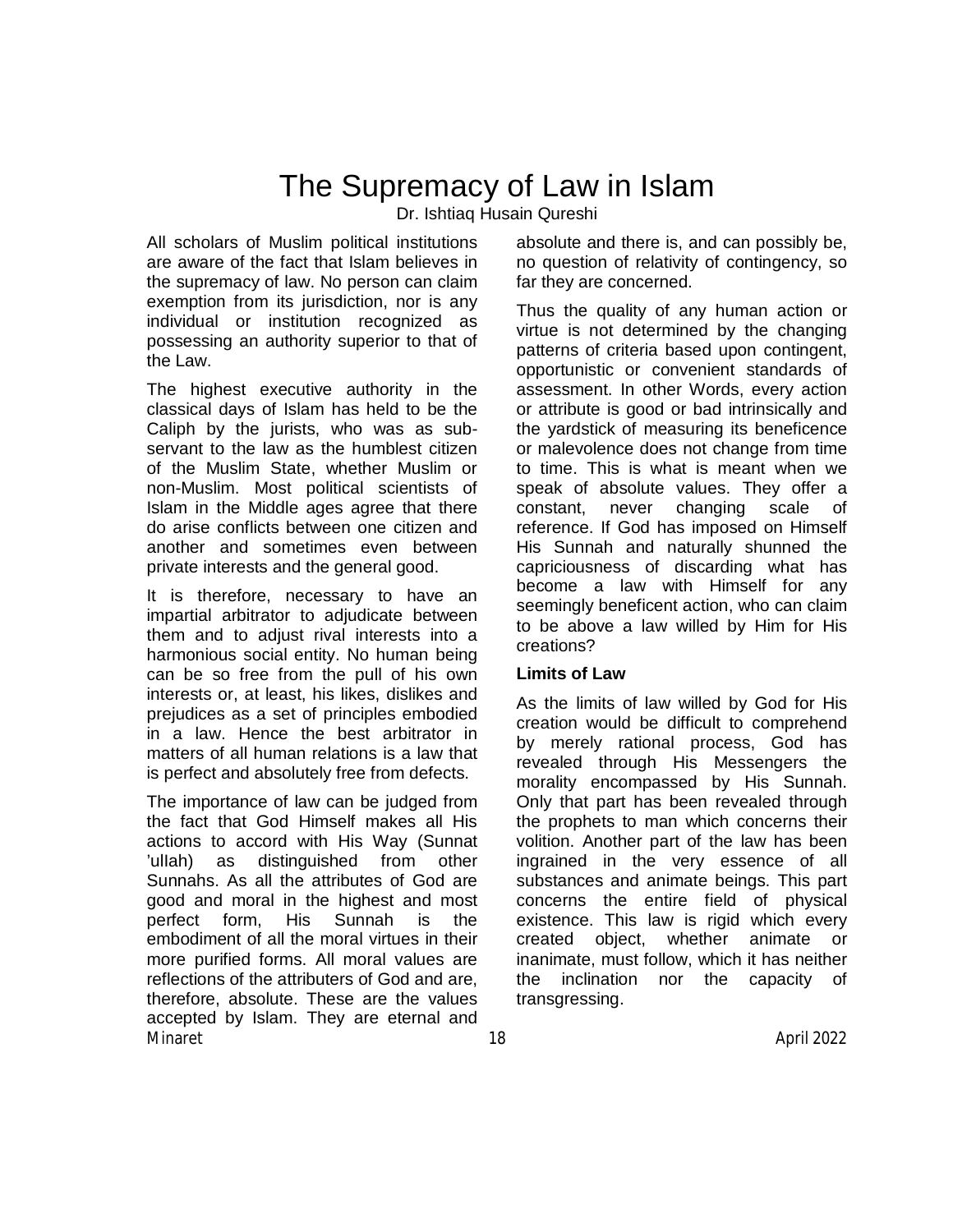It is this part of God's Sunnah that is the grist for the scientists mill. Science can only make discoveries regarding these laws, can even utilize them to some extent but cannot change an iota of them. If the moral law had also been left for the human beings to discover like the physical law, it would most surely have retarded human development. The entire basis of the moral law is the capacity to choose; here no choice is imposed, only the possibilities have been pointed out. Man has been given the capacity to choose for a clearly discernable reason, because otherwise he could not have risen above the limits of mere sordid physical existence.

All progress, mental, moral and spiritual is based upon this fact of man having been endowed with the capacity of choosing. His freedom of choice—denied to the rest of the creation—has been given to him because, in fact, he is a denizen of two worlds, the physical and the moral. Little reflection is needed to understand why morality cannot be based in necessity, it has perforce to lie in choice.

The very idea of choice demands that the choice must be clear. In other words, rationally speaking, a moral choice is possible only when the mind of the one who has been called upon to choose understands the difference between good and bad and right and wrong. This difference, to be clearly cognizable, must not be arbitrary and must be subject to law. It has to follow a pattern and must not deviate from it, otherwise it would become arbitrary and unintelligible.

Minaret 19 April 2022 To make it comprehensible this pattern of moral choices has been translated into the form of the Islamic law, the Shariat, indeed, the Shariat, as it has developed in the

course of history, combines within itself two factors—the immutable and the mutable. The former has come through revelation and the Sunnah of the divinely guided Prophet which comprises both his oral traditions (Hadith) and his practice.

The latter, namely the imitable factor in the Shariah consists of the results of the Ummah's efforts to interpret the immutable factor for application to the myriad situations of life. The former embodies the basic principles of morality and the latter their understanding. Both of them are inviolate within their spheres, the former being absolute in their character and the latter requiring dispassionate, objective and honest sincerity of purpose.

#### **Basic Morality**

In other words, the basic morality remains absolute and unchanging and the effort to comprehend and apply it to human situations does not permit any twisting or corruption of the meaning. Of course the second part in which the human mind is to be applied is a matter of sensitive expertise, capable of being handled by the adequately trained and competent jurists.

The conception of law is basically removed from its Western definition as law being the will of the sovereign. The difference arises because in Islam the law is the will of the Absolute Sovereign, God Himself: in the western conception it is the will of a mundane sovereign.

I need not discuss here the difficulties that Western thinkers face in trying to locate the mundane sovereign because of the ever elusive seat of real and full Sovereignty. It would make this discussion more manageable within the short space at my disposal to take the lawyer's identification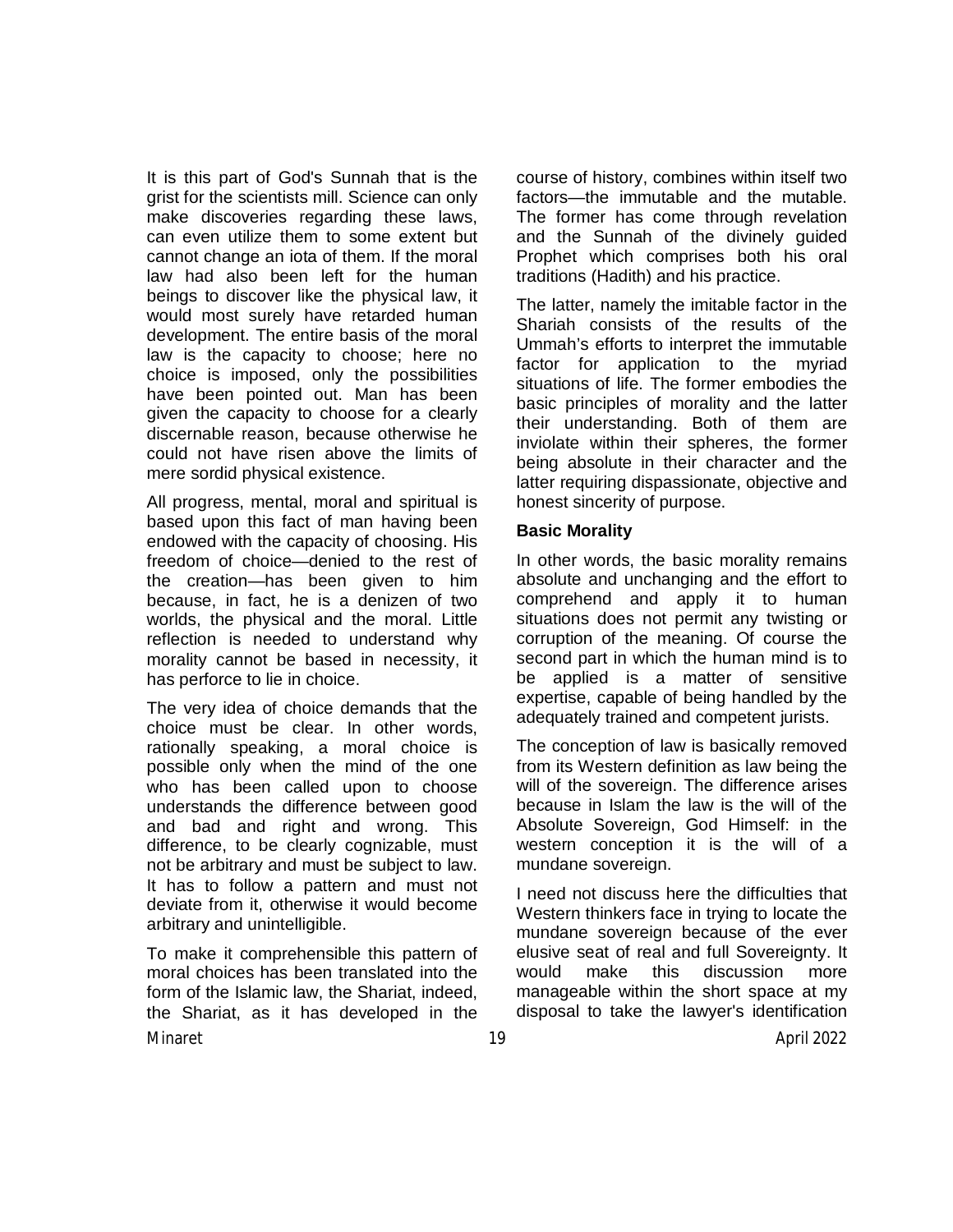of this sovereign either with a person or an institution vested with full legal authority.

Indeed this identification is no more than a convenient legal fiction which has been created to make legislation possible and without it the Western conception of all man-made laws would be reduced to an absurdity. The days of the Czars and powerful despots ruling by ukases and decrees have now faded into oblivion at least apparently.

Now the first example of legal sovereign known to the world is the British Parliament which theoretically "can do anything except changing a man into a woman and vice versa". But the exception relates merely to a physical fact and no legislation is effective against physical laws.

But the legal rights of man and woman can be so changed by the British Parliament that legally their positions are completely reversed. Therefore even this facetious exception to the authority of British Parliament will have to be dropped and then British Parliament would seem to emerge as absolute in its legal authority. But is it absolute?

## **Unwritten Law**

Let us try to understand the limits of its authority and soon it will become obvious that this reputedly unlimited authority is a mere legal fiction. Let it but once go against popular opinion or violate one of the many conventions that oil the machinery of British democracy and it would have knelled the toll of its own death.

This is because there is, in the West an unwritten law that is higher than all legislation and legislative authority and which is not at all changeable by interested

persons and parties. It is this higher sense of responsibility that maintains the norms of corporate life and sustains its democratic flavour. If nullifies the utility of rubber stamp majorities and dictatorship disguised as parliamentary democracy.

The Shariat is in fact wider in its scope than the secular traditions of Western democracy which last only so long as their validity does not come to be questioned or modified. The secular traditions of Western democracy are neither immutable nor transcendent of the needs of contingent situations and in this respect are not absolute. Yet during the time they are held valid, they cannot be violated even though the parliament be held to be sovereign. Therefore, all students of the growth and powers of parliamentary democracy understand fully the limitations of its authority.

It, therefore, cannot. be claimed that any parliament has the authority to do whatever it deems tit and ride roughshod over intelligent and discerning public opinion without setting itself up consciously as a tyrant which is conscientious and honest parliament, would not attempt to do, nor would it suffer itself to be used through subservient majorities to destroy the decencies of responsible political behaviour.

However, it is by no means impossible that some parliaments may act in an irresponsible manner. A parliament may cast political decencies to the winds, it may completely discard the mandate on which it was elected, it may even turn unpatriotic and, either through fear or avarice, may sell the true interests of the voters to save its skin or fill the coffers of its members.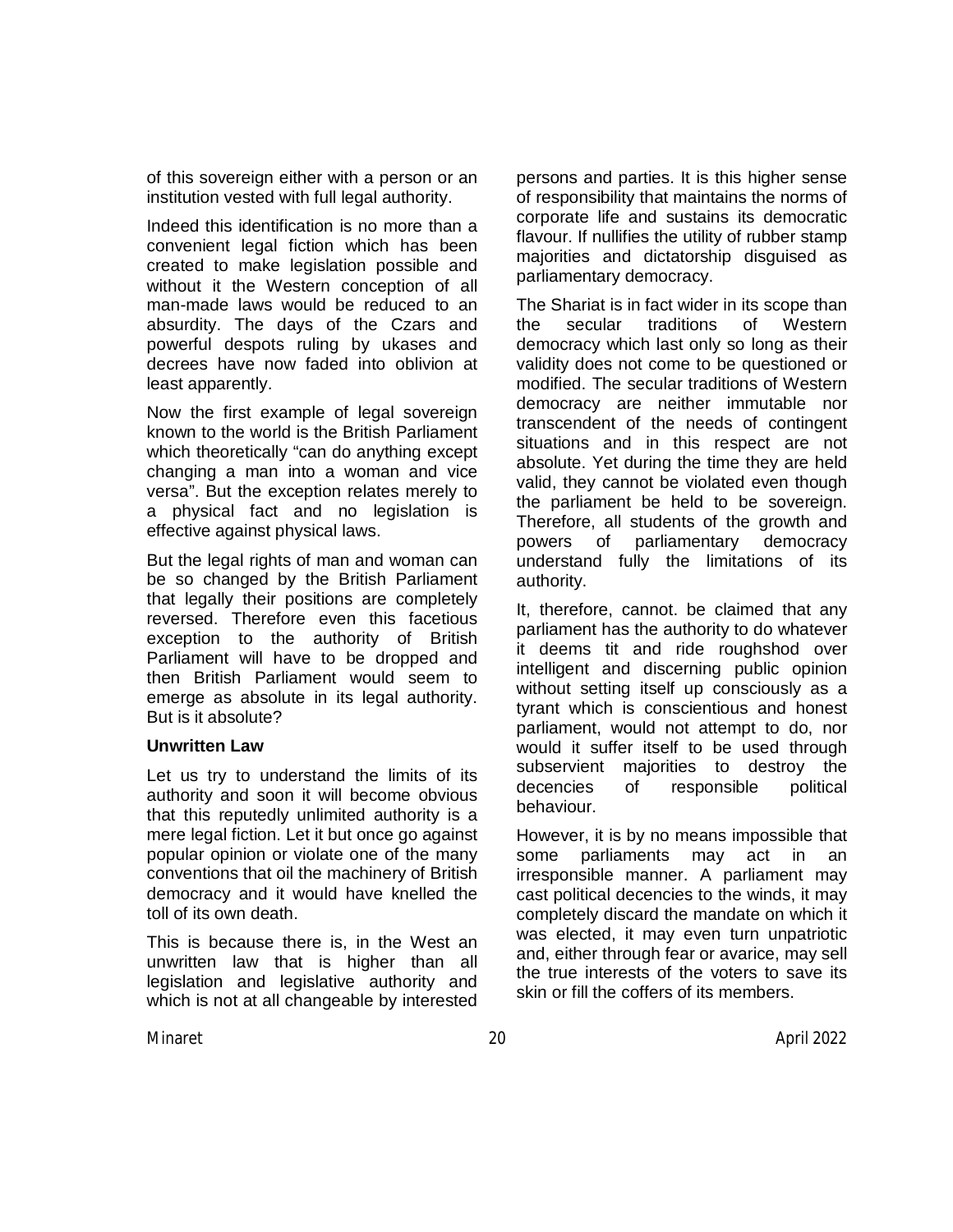These dangers have been present in the minds of political thinkers as well as framers of constitutions. The well-known dictum that there is no tyranny greater than the tyranny of the majority is based upon bitter experience. Yet it is a consoling thought that such parliaments are soon brought to their senses through direct action.

However, the dislocation caused in normal life in such situations is serious, even though necessary to save the people from unbridled tyranny or even corruption. Such dangers can be avoided if parliaments are not made absolute and indeed the architects of political institutions have devised several methods of dealing with irresponsible legislatures, but they have succeeded only to a limited extent. These are the provisions of a rigid constitution, which cannot be changed easily by parliament to its own advantage. There are the powers of reference and referendum, the power to recall truant members and the provision of an independent judiciary whose integrity cannot be purchased by an executive or undermined by a parliament and entrusting such a judiciary with adjudicating on constitutional matters.

No effective remedy, however, has been found by lawyers and political scientists against tyranny and usurping of authority by power-motivated persons. They can be checked only through readiness to suffer hardships in a well-organized movement of direct action. The only efficacious remedy against tyranny is the determination to fight it.

In this connection the value of an immutable law claiming divine origin that cannot be amended to suit the whims of ambitious or power-hungry despots will be readily recognized. To be effective, such a

law must be firmly anchored to the deepest emotions of those who believe in it. It can then command their fullest loyalty. This is the quality of the Shariah because it is based on faith.

The difference between all forms of secular ethics and a morality based in religion is that the former is generally the result of a sense of loyalty to the welfare of the society, whereas the latter commands an emotional loyalty because of the emotions playing an overwhelming role in all religious matters. The former appeals to the intellect at best and leaves the common people cold, whereas the latter has the same appeal for men of all intellectual levels.

So far as the Shariah is concerned, it should not be presumed that its appeal is limited to the Muslims, because non-Muslim intellectuals and jurists have paid tributes to its innate rationalism, It is not the result of any theoretic or speculative exercise of the human mind untested by experience; on the contrary, it has a history of several centuries of actual working in extensive areas. Therefore, it, at least, deserves careful examina.ion of its potentialities. In particular in the political field it can effectively counter all illegal of immoral attempts at usurping authority. It also guarantees freedom because all human rights are inviolate and no excuse is held valid by it to tamper with the liberty of the people. Only when the supremacy of a law that lays so much emphasis as the Shariah on human rights and liberties is recognized can the people breathe the air of freedom and hope for protection against the exercise of any arbitrary exercise of authority.

Some people think that the acceptance of the Shariah would rule out the possibility of

Minaret 21 April 2022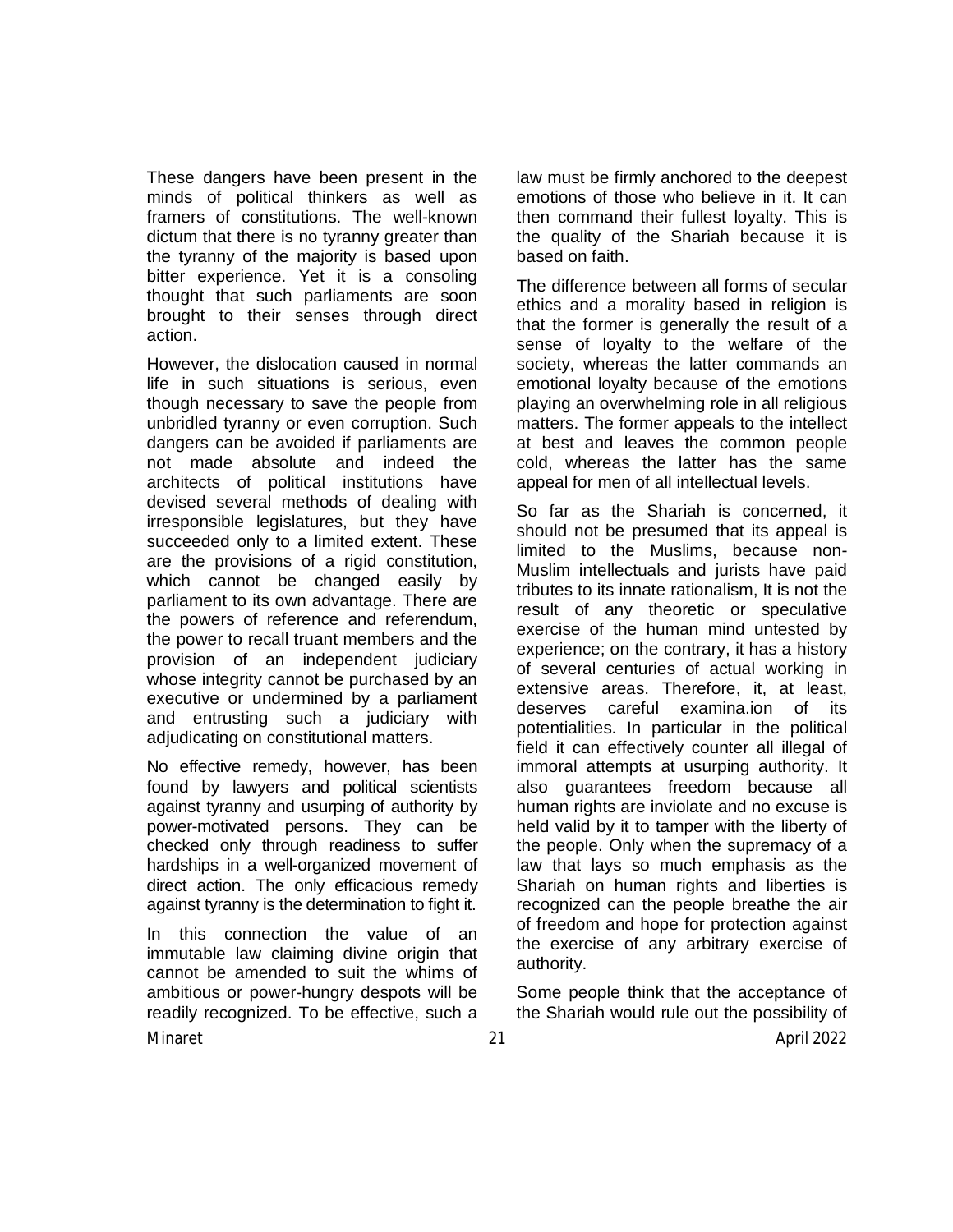any further legislation and make the society much too rigid for healthy development. This notion is not warranted. If a count try has its basic law inscribed in a constitution, it does not rule out any further legislation. The limit and scope of legislation are carefully defined, but it is not ruled out. Similarly, the Shariah basically deals mostly with fundamentals.

Its mutable sector is theoretically neither fundamental nor difficult to change but it is

that man must wage against himself and on behalf of himself. The same principle applies to Islamic society which has to be built upon the bedrock of social welfare,

Jamal al-Din Al-Afghani was undoubtedly right when he insisted that the malaise in Islamic communities could only be remedied through a proper understanding

The Book is stylistically extremely concise and its contents can only be interpreted against the background of its entire text. A few commentators, even among Muslims, have erroneously held the view that some of the earlier verses of the Qur'an were abrogated during the process of revelation which began in 610 and continued for more than two decades. In other words, this warped theory militates against the concept of Divine infallibility which is central to all

Two indispensable principles, therefore, emerge for a correct interpretation of the Qur'anic message. The first is that its injunctions cannot be taken out of context and have to be understood against the pronouncements of the Qur'an as a whole;

justice and equality of opportunities.

(*Continued from page #. 24*)

religions that believe in God.

of the Qur'an.

possible to do so only in accordance with some principles. Even if all the corpus of Shariah including the voluminous rulings of the jurists is adopted as it is, it does not cover all the fields of human activity. Indeed a much vaster area is left out in which legislative activity is freely permitted. This area is technically called 'Muhabbat' and covers almost the entire ground of modern development.

the second is that not a single verse or statement was abrogated during the long process of its revelation.

\_\_\_\_\_\_\_\_\_\_\_\_\_\_\_\_\_\_\_\_\_\_\_\_\_\_\_\_\_\_\_\_\_\_\_\_\_\_\_\_\_\_\_\_\_\_\_\_\_\_\_\_\_\_\_\_\_\_\_\_\_\_\_\_\_\_\_\_\_\_\_\_\_\_\_

Extremists have extracted passages of the Qur'an to justify suici de bombings and other terrorist acts. They have also exploited the flawed concept of abrogation. For instance, the conditional permission to fight is misconstrued as authorization for indiscriminate slaughter. Consequently absurd theories have emerged about a "sword verse" although the word "sword" does not appear even once in the Qur'an. It is interesting that Qur'an itself predicts in one of its verses (Chapter 3:7) that some of this pronouncements will be deliberately distorted by people who refuse to accept its actual message.

Finally, there is ample scope for legislation in Islamic societies. The percentage of strictly legal text in the Qur'an is very small indeed. The Qur'an contains some 6,200 verses and of these only 100 deals with ritual practices, 70 verses discuss personal laws, 70 verses civil laws, 30 penal laws, and 20 judiciary matters and testimony. This implies that there is no impediment in the way of parliaments in Islamic countries from enacting laws in line with modern values. (Courtesy: DAWN)

Minaret 22 April 2022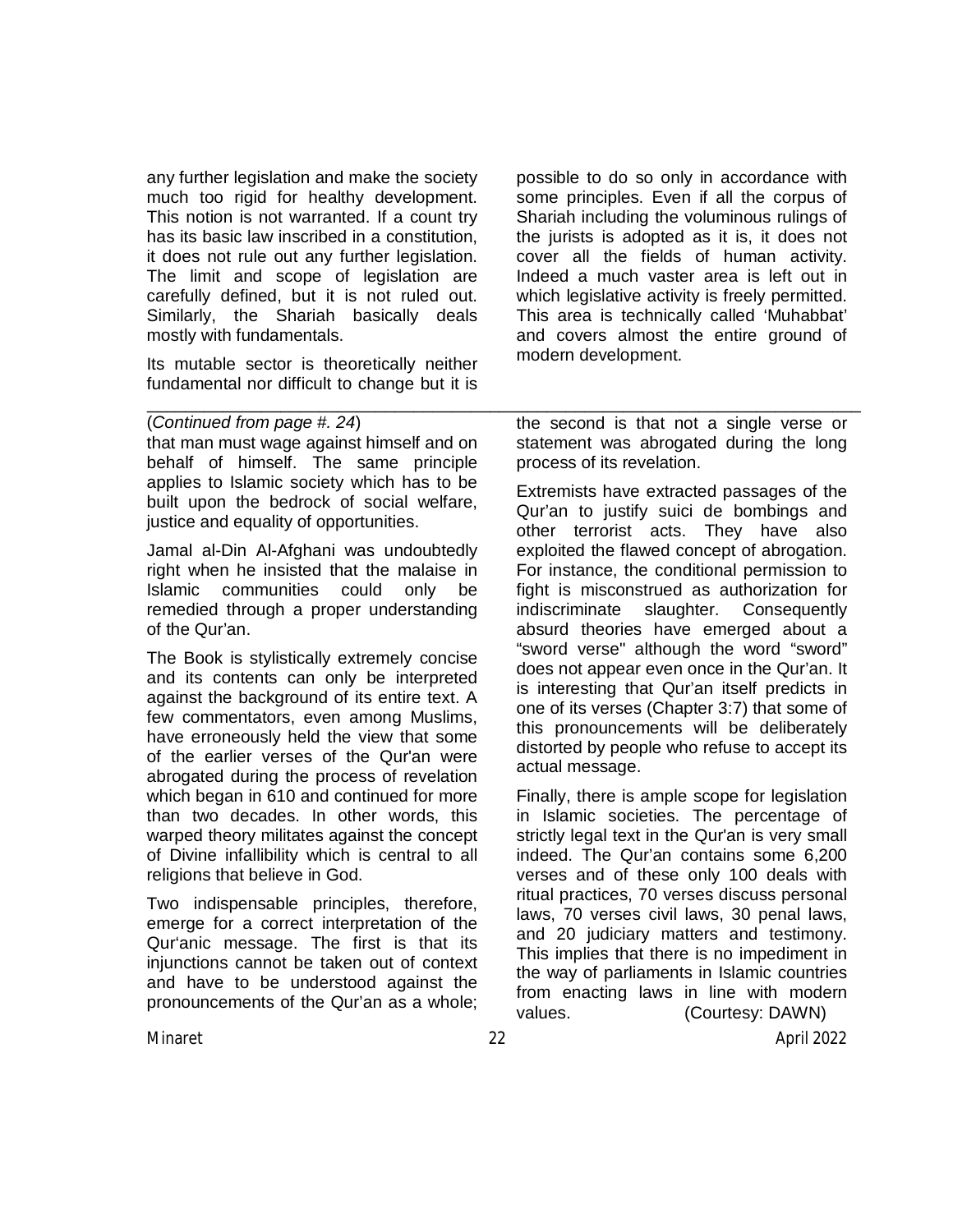## Bias against Islam Iftikhar Murshed

Expressions such as "Islamic extremism" reflect both a misunderstanding as well as a bias against the religion. The Qur'anic world view is that of peace and tolerance while aggression is expressly prohibited.

it is, nevertheless, also true that Islam spread like wild fire within a hundred years of the Prophet Muhammad's (ﷺ) death. Arab armies established a vast empire stretching from Spain, across North Africa to the river Indus in what is now Pakistan.

In Islamic history, there has never been any forced conversion because the Qur'an prohibits coercion in matters of faith. Consequently, no wars of religion have ever been waged. There has never been any inquisition as in medieval Europe and no heretic has been burnt at the stake.

Violence is anathema to Islamic doctrine. In the year 630, Prophet Muhammad  $(\mathbb{H})$ triumphantly re-entered his native city, Makkah. The event changed history. In 1882, Stanley Lane-Pool wrote:

"The day of Muhammad's (apply) greatest triumph over his enemies was also the day of his grandest victory over himself. He freely forgave the Qureysh all the years of sorrow and cruel scorn in which they had afflicted him and gave an amnesty to the whole population of Makkah". Not a drop of blood was shed. In contrast, the Crusaders massacred without pity more than 70,000 Muslim men, women and children when they entered Jerusalem in 1099.

Hatred of Islam has been a recurrent theme of history. Political and military violence against Muslims did not end with the Crusades in Palestine or even with the successful completion of the Reconquista in Spain when, on January 2,1492, Ferdinand and lsabella received the keys of the Alhambra, the Muslim palace in Grenada.

The 19th and early 20th centuries witnessed aggression against and occupation of Muslim territories in the Middle East and North Africa. In 1830, the French colonized Algiers, the British captured Aden in 1839. These colonial powers between them took Tunisia in 1881, Egypt in 1882, the Sudan in 1889 and Libya and Morocco in 1920. They promised independence to these countries but, in effect, divided the region between themselves into spheres of influence and occupation.

Through all this and much more, the Crusader attitude towards Islam continued to prevail in the West. In the introduction to her biography of Prophet Muhammad (*剛*), Karen Armstrong writes that on entering Jerusalem in 1917 General Allenby boasted that "the Crusades had been completed" and when French troops reached Damascus their commander went straight to Saladin's tomb in the Great Mosque and declared: "Nous ravenous, Saladin;" (We have come back, Saladin").

The Balfour Declaration of 1917 which eventually resulted in the emergence of Israel in Arab and Palestinian' territories in 1948 set a modern-day precedent for ethnic and religious cleansing in which Muslims were the victims. This is as true of the Balkans as it is of the Middle East and Kashmir.

Minaret 23 April 2022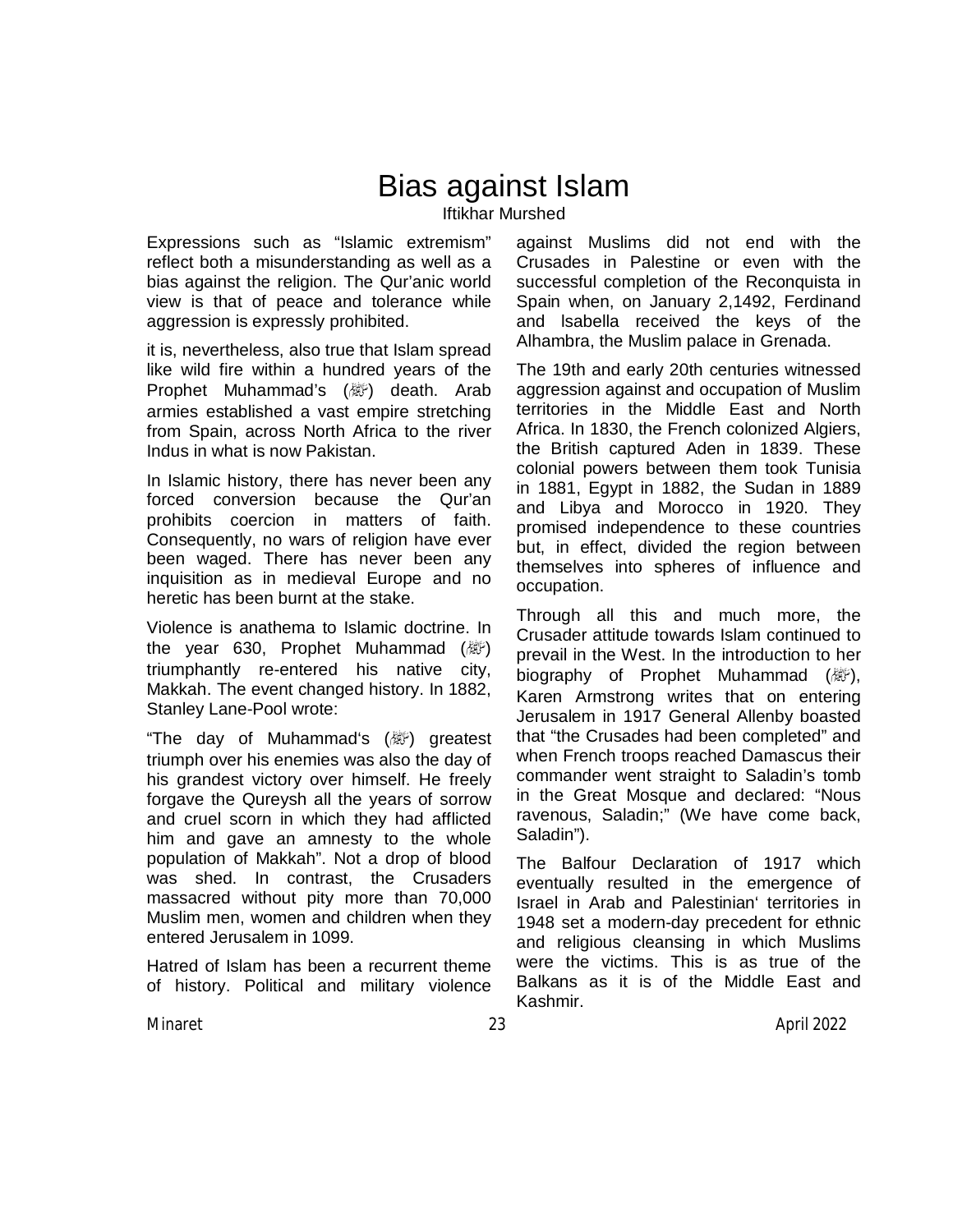The Crusades signified outright aggression against Islam; the 19th and early 20th centuries colonization. From 1945, till the collapse of the Berlin wall, the West was selective in it approach to the Islamic world. It supported those countries that could promote its cold war objectives, but was indifferent to the grievances of those it did not need to defeat its former super-power adversary, the Soviet Union. Even through this period, some intellectuals of the West openly expressed contempt for Muslims.

The post-cold war era has witnessed unparalleled terrorist violence. Most of these atrocities whether in Russia, Spain, the US, Indonesia, the Middle East or elsewhere have been perpetrated by men and women professing Islam. These incidents resulted in the perception that violence is encouraged by the Qur'an and obscured its doctrinaire emphasis on peaceful coexistence and tolerance.

The first revelation allowing Muslims to fight is in Chapter 22 verse 39 of the Qur'an which came immediately after Prophet Muhammad  $(\&$ ) left Makkah for Madinah in 622. However, the permission was conditional and restricted to fighting only in self defense. This stress against aggression is further elaborated in the second chapter revealed about a year later and repeated in other Qur'anic passages. The clear and simple message is that the only justification in Islam for war is to fight against aggression. Muslims are also obliged to terminate warfare should the aggressor subsequently incline towards peace.

Furthermore, kindness and not hostility towards those professing other beliefs is ordained: "As for such (of the unbelievers) as do not fight against you on account of (your) faith, and neither drive you forth from your homeland, God does not forbid you to show them kindness and to behave towards them with equity: for, verily, God loves those who act equitably. "Muslim are also obliged to grant protection to "those who ascribe divinity to aught besides God" and escort them to a place of safety should they ask for such help.

With a global vision so enlightened and moderate, the question arises how a small number of extremists have managed to distort the inherently peaceful message of Islam. A possible answer is that the Qur'an is quoted out of context and misinterpreted by persons professing to be Muslims. Their pronouncements have been unthinkingly accepted by those who are determined to project Islam as a religion that endorses extremist violence.

The word "Jihad", for instance, is completely misunderstood. Its implication is vast and is not confined to war which, in any event, can only be waged against an aggressor. The Qur'an urges Muslims to defend all places of worship where the name of God is mentioned including churches, synagogues and mosques. Any attempt to prevent followers of other creeds from practicing their religion is prohibited.

One of the early Qur'anic commentators, Ibn Sa'd, narrates a striking illustration of this principle when a delegation of Christians from Najran called on Prophet Muhammad  $(\&$ ) shortly before his death. They were given free access to his mosque and allowed to perform all their religious rites even though the attribution of divinity to Jesus, or to any person, violates a fundamental Islamic tenet.

At another level, "Jihad" implies the continuous struggle (Continued on page # 22)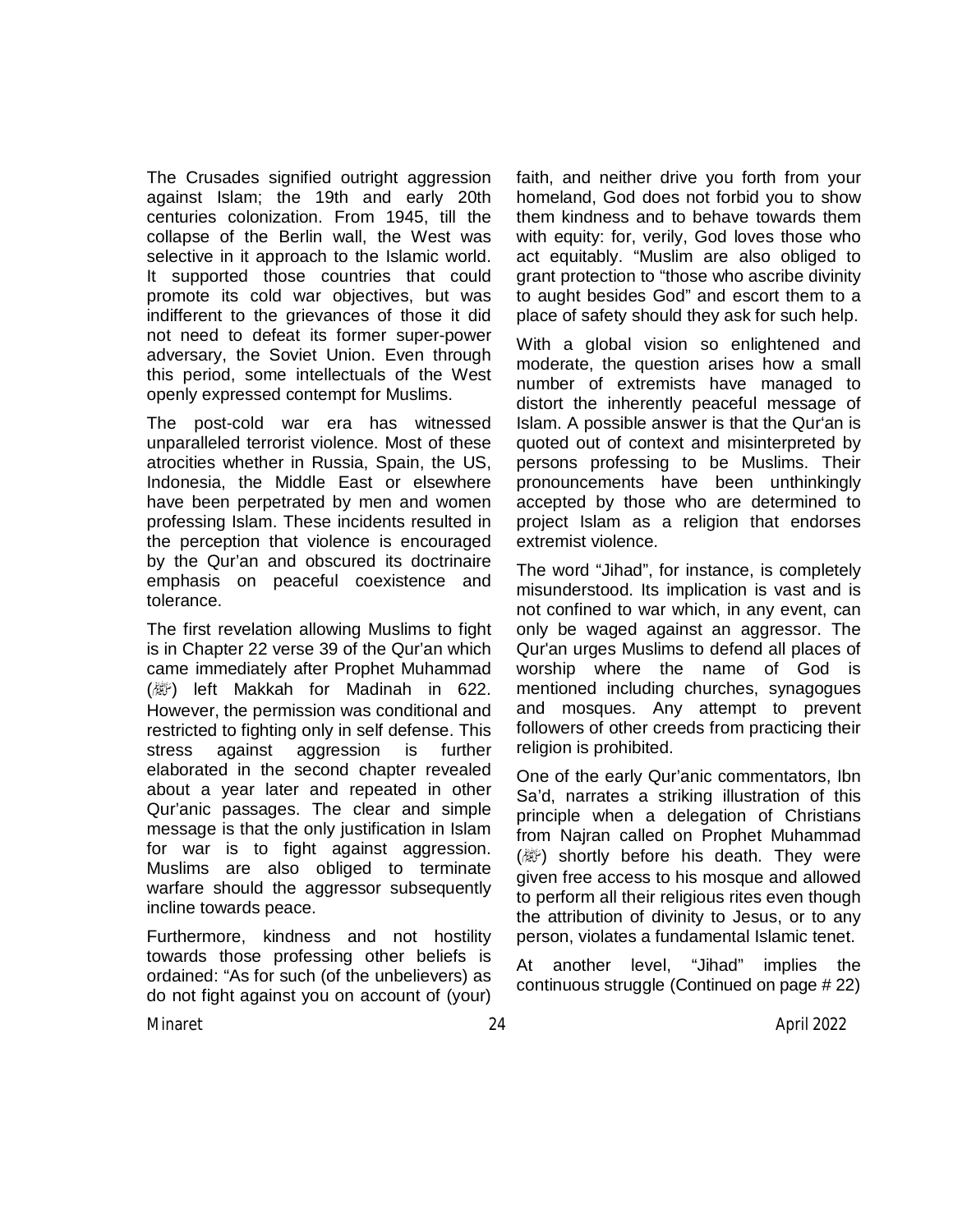## Zaitoon (Olive)

Cure for Seventy Diseases

Khalid Hussain Mirza

Zaitoon (Olive) the sign of peace and friendship in this world, has its description in Holy Qur'an in the following words: "By the fig and olive and the mount of Sinai and the city of security We have indeed created man in the best of moulds. Then do We abase him (to be) the lowest of low Except such as believe and do righteous deeds for they shall have a reward unfailing what then, can after this, make deny the last judgment, is not Allah the Wisest of judges." (95:1-8)

The plant of olive reaches the height of 3 meters leaves are bright green and very attractive and the fruits are of bright bluish or violet colour, possesses a metallic taste. It is known from old ages. During the excavation of ancient Egyptian graves, vessels full of olive oil were found with other articles. According to the scholars of Hadith, on subsidence of Toofan-e-Nooh, when water level came down, the first thing on the earth that was seen was the olive plant.

The plant is extensively found in Asia Minor, Palestine, Roman territory, Greece, Portugal, Spain, Turkey, ltaly, North Africa, Algeria, Tunisia, California, Mexico, Peru and South zone of Australia. Usually it is imported from Spain, Italy, France, Turkey and Greece. Though olive fruits are very nutritious it is not usually eaten due to its metallic taste. Rather pickles of its fruits are largely consumed in Europe. The fruit preserved in vinegar is imported from Greece and liked very much in Europe and in Arabian countries.

Olive oil is a good preservative for other eatables too. Sardine and other fishes are

tinned and preserved in olive oil. The smokeless burning of olive oil is a peculiar feature, which produces a bright light. The Holy Qur'an stresses the importance of Zaitoon on several occasions: (Al-Anaam, 6:99, 141), (Al-Nahl, 16:11)

Sayyid Al-Ansari (RDA) narrates that the Prophet ( ) said "Eat the olive oil and massage it over your bodies since it is a holy tree. "(Tirmizi, lbn Maja). Alqama Bin Amir (RDA) narrates that Prophet  $(\&$ ) said, "There is olive oil for you, eat it, massage over your body, since it is effective in Hemorrhoids (Piles)." (lbn Al-Jauzi).

Aqba Bin Amir narrates that the Prophet (變) stated "You have the olive oil from this Holy tree, treat yourself with this, since it cures the Anal fissure (Basoor)."

Khalid Bin Saad (RDA) narrates, "l came to Madinah with Ghalib Bin Al Jabr. Ghalib became ill during the journey. Ibn Abi Ateeq came to see him and told a narration from Hazrat Aisha(RDA) that the Prophet  $(\&$ ) told about the cure in Kalaunji. We crushed a few seeds of Kalaunji and mixed it with olive oil and dropped in both nostrils, after which Ghalib became healthy." (lbn Maja, Bukhari)

Abu Hurairah (RDA) narrates that the Prophet ( ) stated, "Eat the olive oil and apply it (locally), since there is cure for seventy diseases in it, one of them is Leprosy."

Minaret 25 April 2022 Zaid bin Arqam (RDA) narrates, "We have been directed by the Prophet (纖) that we should treat the pleurisy with Qust-e-Behri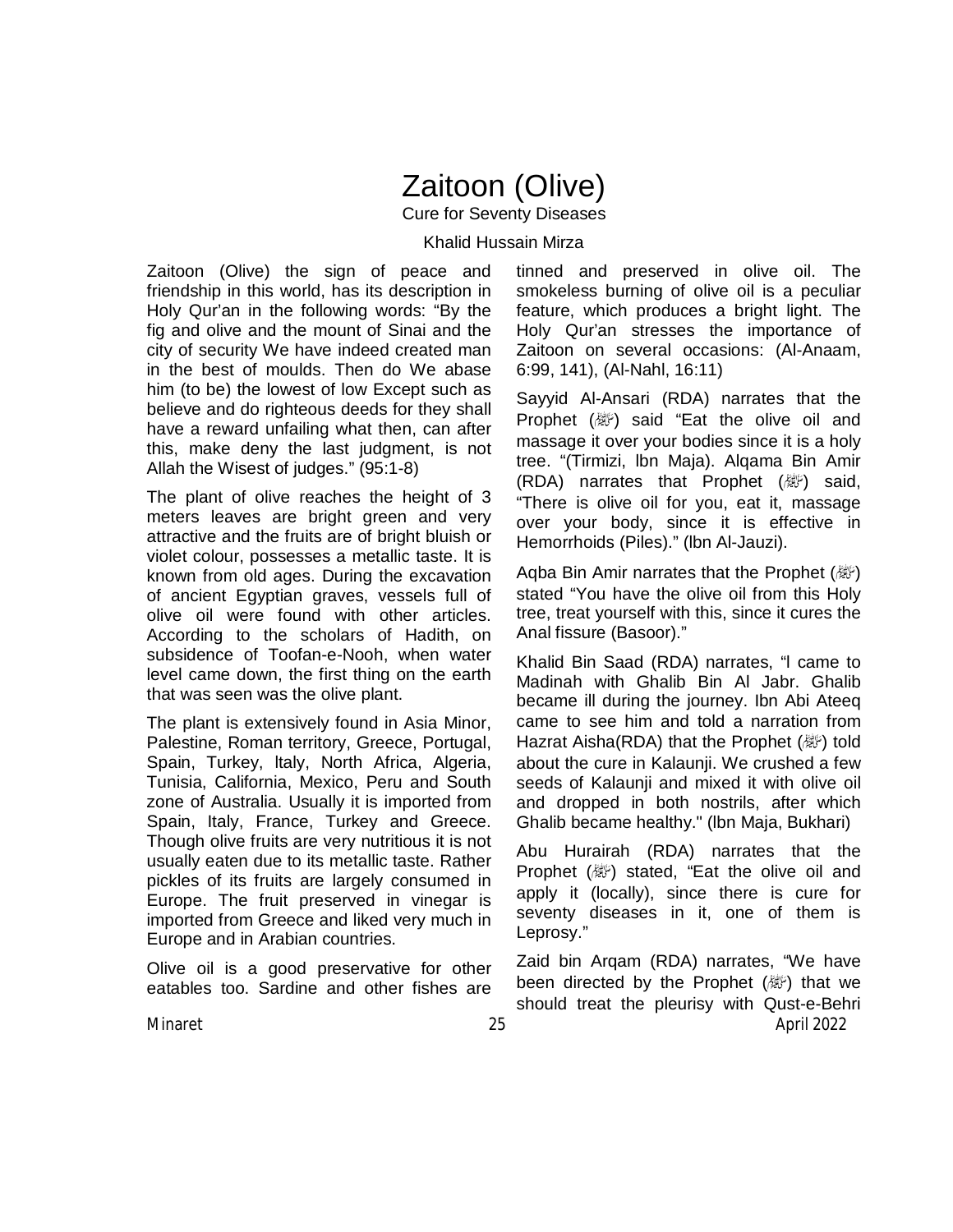(Qust Sheerin) and olive oil." (Tirmizi, Musnad Ahmad, lbn Maja).

Olive oil has a place in Govt. Pharmacopeia of USA and Britain (British Pharmacopeia). Both of these countries have given prime importance to olive oil for the treatment of various ailments and have fixed standard parameters to evaluate its purity.

It contains Palmatic Acid, Oleic Acid, Linoleic Acid, Steanic Acid, Myristic Acid and Glycerides. It is not dissolved in water but in Alcohol, Ether, chloroform and Liquid Paraffin. The adulterant very often used in the olive are of the seeds of tea plant, Aracis oil in the market samples of olive oil. Sometimes Machine Gun oil and refined Mobil oil are also found.

Olive oil is extracted from the ripened fruits. The unripe and over ripe fruits contain less amount of the oil. The fruits are processed three times. Successively, the first round oil is the best in quality, golden colour, with a light fragrance and known as virgin oil. Some varieties of olive oil remained unchanged in its effectiveness for years together. It contains therapeutic potential even if it is a thousand years old. Despite the prime importance and holiness given by Qur'an and Prophet Muhammad (صلى الله عليه وسلم (no work has been done to find out its efficacy for the ailments other than the Hemorrhoids, Anal fissure, Skin diseases, Pleurisy and Leprosy, which are already described by the Prophet  $(\mathbb{Z})$ , whereas the Prophet (ﷺ) himself says that it contains cure for seventy diseases.

According to lbn-Qayyim the red coloured oil is better than blackish one, is an exhilarant, glows up the facial complexion, provides prevention against poisons, regulates the digestive process, expels intestinal parasites,

makes the hair lustrous and minimizes the aging problems. The massage of olive oil with common salt over the gums is a remedy for several diseases of gums and teeth. The local application of olive oil or the water extracted from the crushed olive leaves is effective on boils, rashes and itching. The chronic ulcers and boils, which show difficult, healing conditions are healed up with the use of olive oil locally.

According to Zahbi it strengthens the hairs and body, hence could be used as good tonic in old age problems and to delay the aging process. It also useful in sexual weakness. Combination of normal saline olive oil is highly effective in burns cases. The decoction of olive leaves in water is effective against mouth and lip ulcers and allergic dermatitis also. The concentrated aqueous extract of olive leaves and fruits are very effective against dental cavities. Application of this solution shows very good effects on Leukoplaquea in mouth. This solution is applied with vinegar on Alopecia, grow the hair and remove the Alopecia.

It is also stated that the local application of this extract removes the scars of small-pox and boils. The powder of seeds mixed with butter is effective in brittle nails. The pickles prepared from olive fruits are a good appetizer and removes constipation. The smashed leaves are applied locally to check excessive perspiration. The water extracted from the leaves with honey is used as eardrops and affect in various ear ailments.

The oil procured by burning of olive wood is effective against all fungal infections viz a viz, Ringworm, T. versicolor etc, in addition to Eczema, Psoriasis, Dandruff and Alopecia. The local application of olive oil on scalp is highly effective against dandruff. It grows the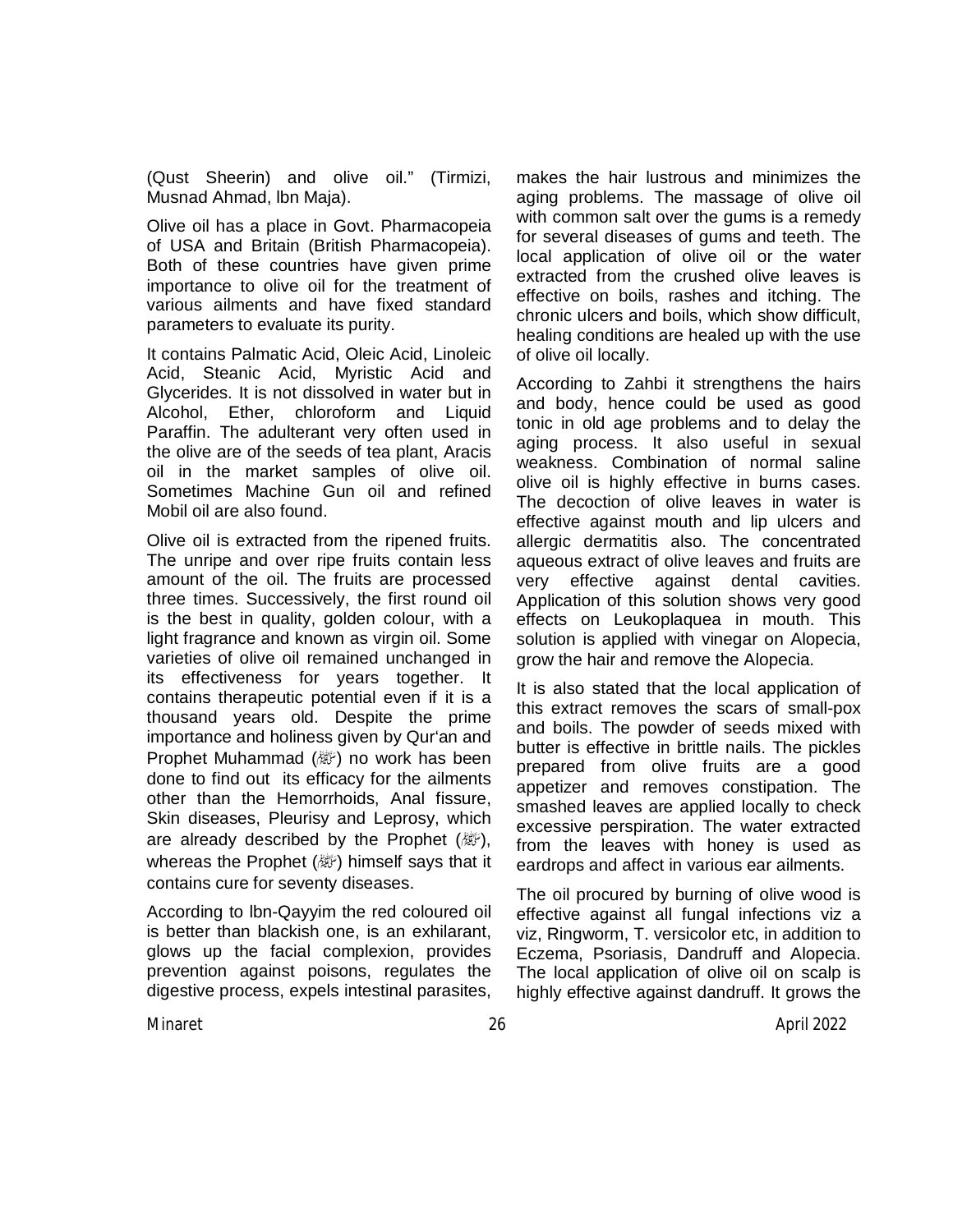hairs and checks, the loss of hairs. The application of olive oil in eyes relieves the inflammation. The massage of olive oil over the body tones up the muscles and organs, it relieves muscular pains. Some physicians also advocate the massage of olive oil for epilepsy. The ointments prepared from olive oil are very good healing agents. It heals sinus and fistula very quickly. 25ml of olive oil mixed with 250 ml of barley water, if taken internally, is highly effective against chronic constipation. It is a good Diuretic, hence is used in Ascities. It also removes the kidney stones.

A conventional regimen is also available comprising of olive oil and other herbal drugs having potential against the gall bladder stones. It is stated that this regimen dissolves and expels the Gall blader stones.

In view of the researches carried out in USA and England, it is concluded that it is a good nourishing diet during the ailments of kidney where nitrogen-containing food/proteins intake is contra indicated.

Since the Prophet ( $\mathbb{E}$ ) stated that it is a good remedy for Anal fissures, hence for the same complaint, patients were advised to take two spoonful of olive oil at bedtime and an ointment was applied on fissure locally at retiring and in morning, prepared from 8 spoonful of olive oil and 2 spoonfuls of ground hen leaves. This showed very good effects against the problem. It is a good tonic for hair and maintains the luster. Its combination with other prescribed drugs of

Tibb-al-Nabvi is a very good remedy for Psoriasis and Eczema. The impressions of several doctors practicing in Middle East and North Africa reveals that no case was detected of Gastro Intestinal Carcinoma among those who were used to consuming olive oil. Japanese doctors also endorce this fact and have the opinion that olive oil prevents the incidence of G.l.T Carcinoma.

The Prophet  $(\mathbb{Z})$  stated that it is a good remedy for intestinal inflammations. Therefore it was used in the cases of G.l.T ulcers and found very much effective. It is also observed that remedy equates the benefits of olive oil in hyper acidity and gas troubles.

The Prophet  $(\&$  and recommended the use of olive oil in Pleurisy. Keeping this in view olive oil was administered in various diseases of Respiratory tract and it was observed that the regular users of olive oil were least affected with common cold and Pneumonia. The clinical experiences of well-qualified and highly established doctors in profession who take a keen interest in Prophet's medicine reveal that olive oil is a good supportive treatment in Tubercular infection of either site. According to a narration of Khalid Bin Saad (RDA) in lbn Maia, one spoonful of Kalaunji was pulverized and mixed with 12 spoonful of olive oil. This suggestion was dropped into the nostrils morning and evening for the cases of chronic epitasis. The result were found highly positive.

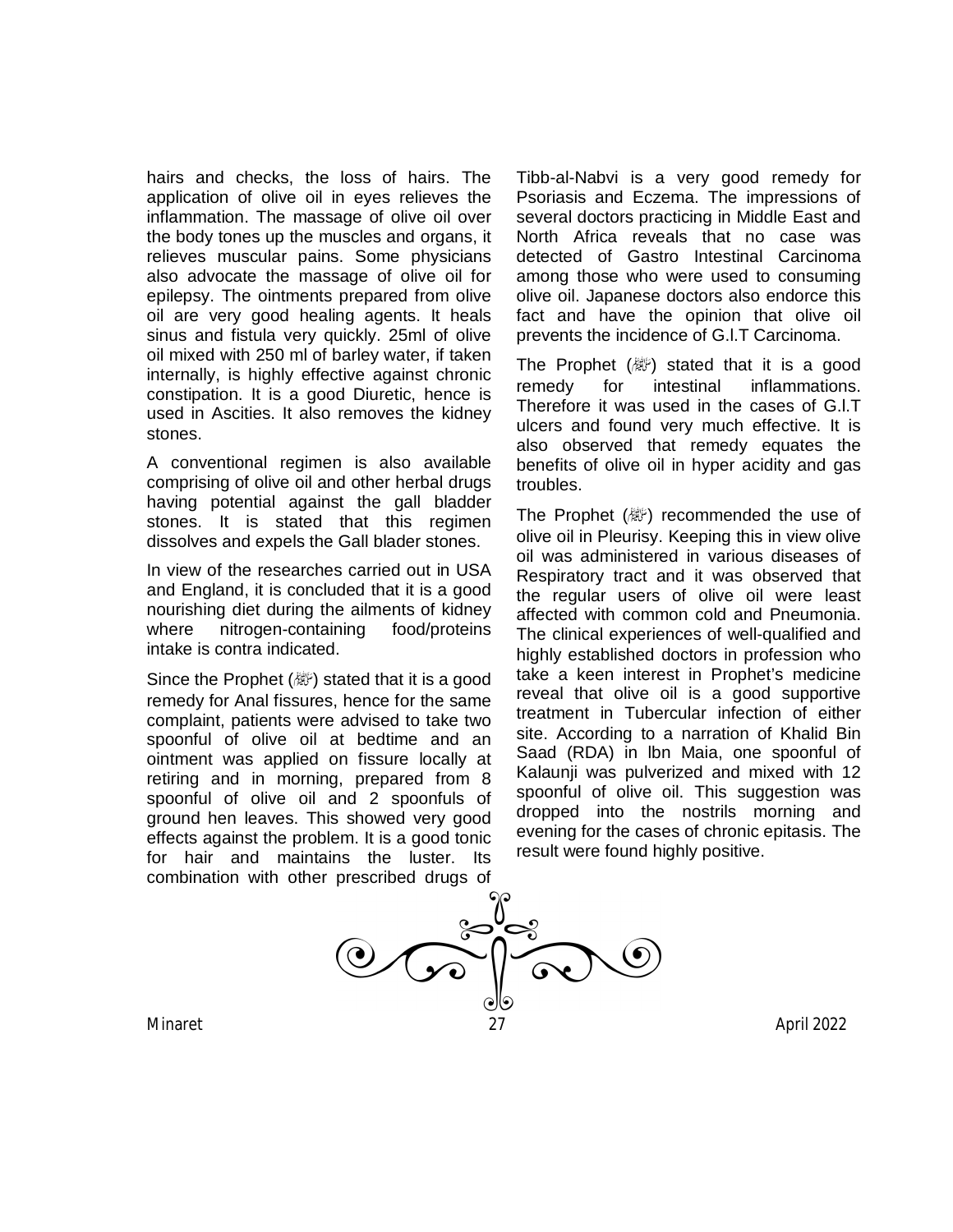## Duties Towards Relatives Dr. Maulana Muhammad Fazl-ur-Rahman AI-Ansari AI-Qaderi

Duties towards relatives stand in the Islamic order of duties on a high level. In their order of merit they come next only to the duties towards the parents, the offspring, the husband and the wife. In the Holy Qur'an there are at least twelve places where the service to the relatives has been mentioned not in terms of charity but in terms of duty, which means that in Islam it is not an optional virtue to do good to one's relatives but a bounden duty, the non-fulfillment of which amounts to sin.

Indeed this duty is so infallible that a Muslim cannot be relieved of it even when anyone from his relatives commits any wrong against him. The Holy Qur'an says: "These who possess affluence and are blessed with prosperity it is not for them to withdraw their support from their relatives and others who might need their help (on the basis of a complaint that they might have against them)" (24:22).

And while doing good to relatives under all circumstances is a duty, cutting off relations with them is considered in lslam as a great sin.

The Holy Qur'an says: "The transgressors (Fasiqeen) are those who break the covenant of God after binding themselves with it and those who tear asunder what God has ordered them to join." (2:27).

Here the commentators of the Holy Qur'an explain the last part of the verse as referring to the blood-relations.

The Islamic point of view concerning the duties towards relatives has also found strong expression in the sayings of the Holy Prophet (*剛*). For instance, once a companion requested the Holy Prophet (*剛*) to show him the way whereby he might attain Paradise. The Holy Prophet ( ) said: "Render true obedience to God, do not make anyone partner with God, offer your prayers with the right spirit and in the right manner, pay the poor-tax and fulfill your duty towards your relatives."

According to another Hadith, the Holy Prophet ( ) has said: "He who does not fulfill his duty towards relatives will not enter Paradise."

There is yet another Hadith which says: "Whoever desires to be blessed with increase in his wealth and in his age he should be careful of his duty towards his relatives."

It has also been emphasized by the Holy Prophet  $(\mathbb{Z})$  that it is no merit to do good and to be good only to those relatives who behave nicely and decently towards us; rather the merit consists in doing good to those relatives who are not good to us.



Minaret 28 April 2022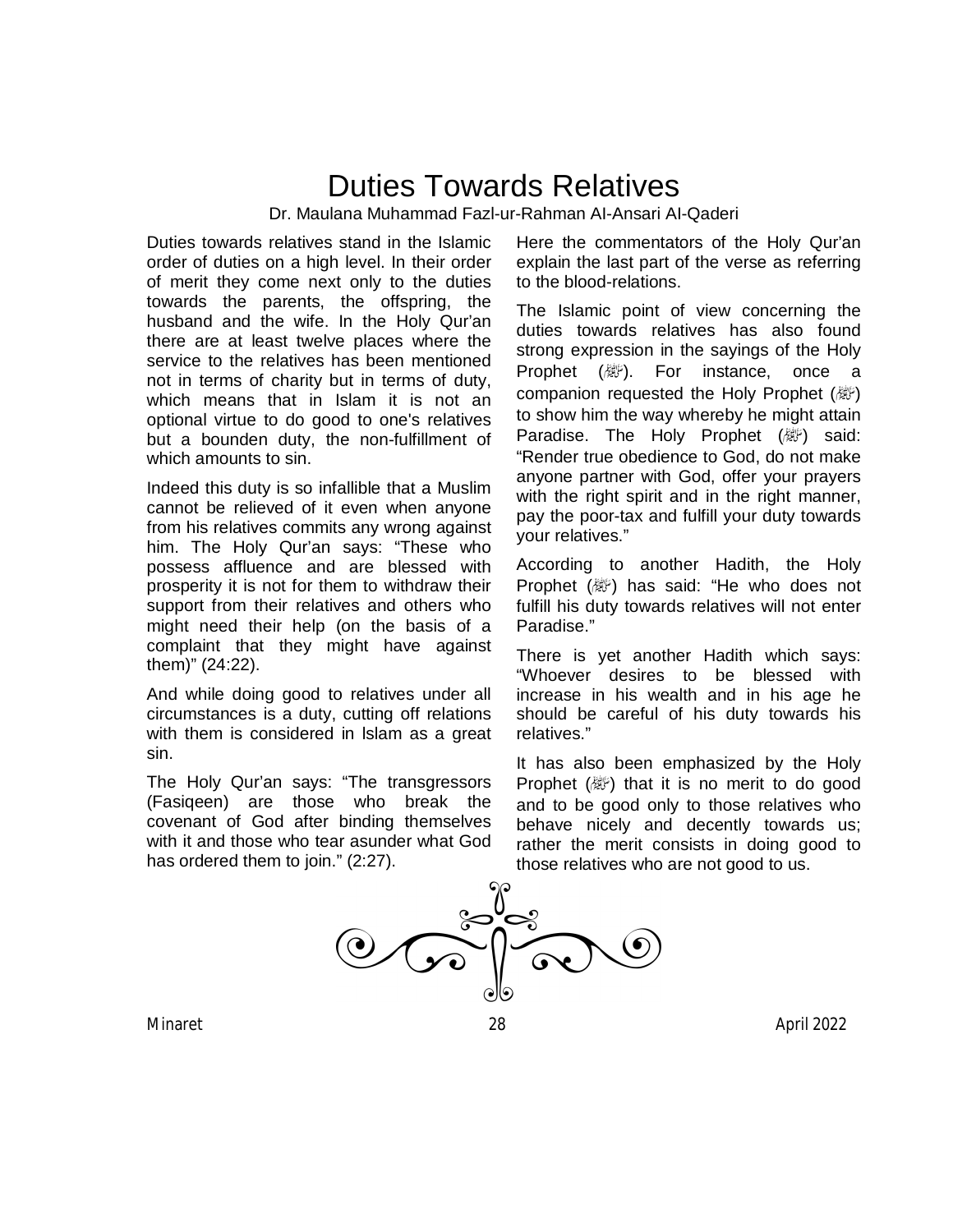خشیت الہی اور خوف غدا پیدانہ ہو تو اس کا داضح مطلب ہے کہ روزے کے اصل مقصد سے محروم ہیں۔اگر کوئی روزے رکھ کر ېي حجوبے ،لوپے کھسوپ، قتل و غارت گري ، ملاوپ ، ذخير ه اندوزی، بد نظری اور بد عنوانی (Corruption) میں ملوث ہے تواس کو بھوک اور پیاس کے سوا کچھ حاصل نہ ہو گا۔ جیسا کہ آپ نے فرمایاہے۔ (صحيح ابنخاري، كتاب الصوم، بإنجمن لم يدع قول الزور والعمل به في الصوم، ج3، حديث 1903 (تحقيق محمد زبير بن ناصر)، مطبوعه: دار طوق النجاة، 1422ﻫ) ترجمہ: حضرت ابو ہر پرہ سے مر وی ہے کہ رسول اللہ سَلَاتِیْکُلِ نے فرمایا: جو حجھوٹ بولنااور اس پر عملکر ناترک نہیں کر تاتواللہ تعالی کو کوئی ضرورت نہیں کہ وہ اپنے کھانے پینے کو چھوڑ دے۔ الغرض روزے کا بنیادی مقصد اللہ تعالی کی رضا اور خوشنو دی کے حصول میں ہے اور یہ تقوی اور پاکپازی کی نعمت سے ملتا ہے۔لہذا رب تعالی نے اپنے بندوں کو حکم فرمایا کہ روزہ رکھو تا کہ اس کی بر کت سے متقی اور پر ہیز گار بن جاؤ۔ یہی مقصدِ صیام ہے۔

تر جہہ: تب میں نے اہادا کے دریا پر روزہ کی منادی کرائی تا کہ ہم اپنے خداکے حضور اس ہے اپنے اور اپنے بال بچوں اور اپنے مال کے لیے سیدھی راہ طلب کرنے کو فروتن بنیں۔ کیونکہ میں نے شر کے باعث بادشاہ سے ساہیوں کے جھتے اور سواروں کے لیے درخواست نہ کی تھی تا کہ وہ راہ میں دشمن کے مقاملے میں ہماری مد د کریں کیونکہ ہم نے بادشاہ سے کہا تھا کہ ہمارے خدا کا ہاتھ بھلائی کے لیے ان سب کے ساتھ ہے جو اس کے طالب ہیں اور اس کازور اور قہران سب کے خلاف ہے جو اسے ترک کرتے ہیں سوتم نے روزہ رکھ کر اس بات کے لیے اپنے خداسے منت کی ہے اور اپنے ہماری سی ۔ (سماب مقدس،ازراہ،باب 8، آیت 21-23 مطبوعه: پائبل سوسائیٹی، لاہور 1993) مذکورہ بالا کتاب مقدس کی تمام آیات سے ثابت ہو تا ہے کہ گذشتہ امتوں پر بھی روزے کا حکم تھا اور اہل کتاب روزہ رکھا کرتے تھے۔ الغرض روزے کا مقصد اطاعت الٰہی اور خوشنودی ریہے اور اللہ تعالی کی تعلیمات و ہدایات پر عمل پیراہو کر ہی تقوی وپرہیز گاری کے زیور سے آراستہ و پیراستہ ہو یا جاسکتا ہے۔ اگر

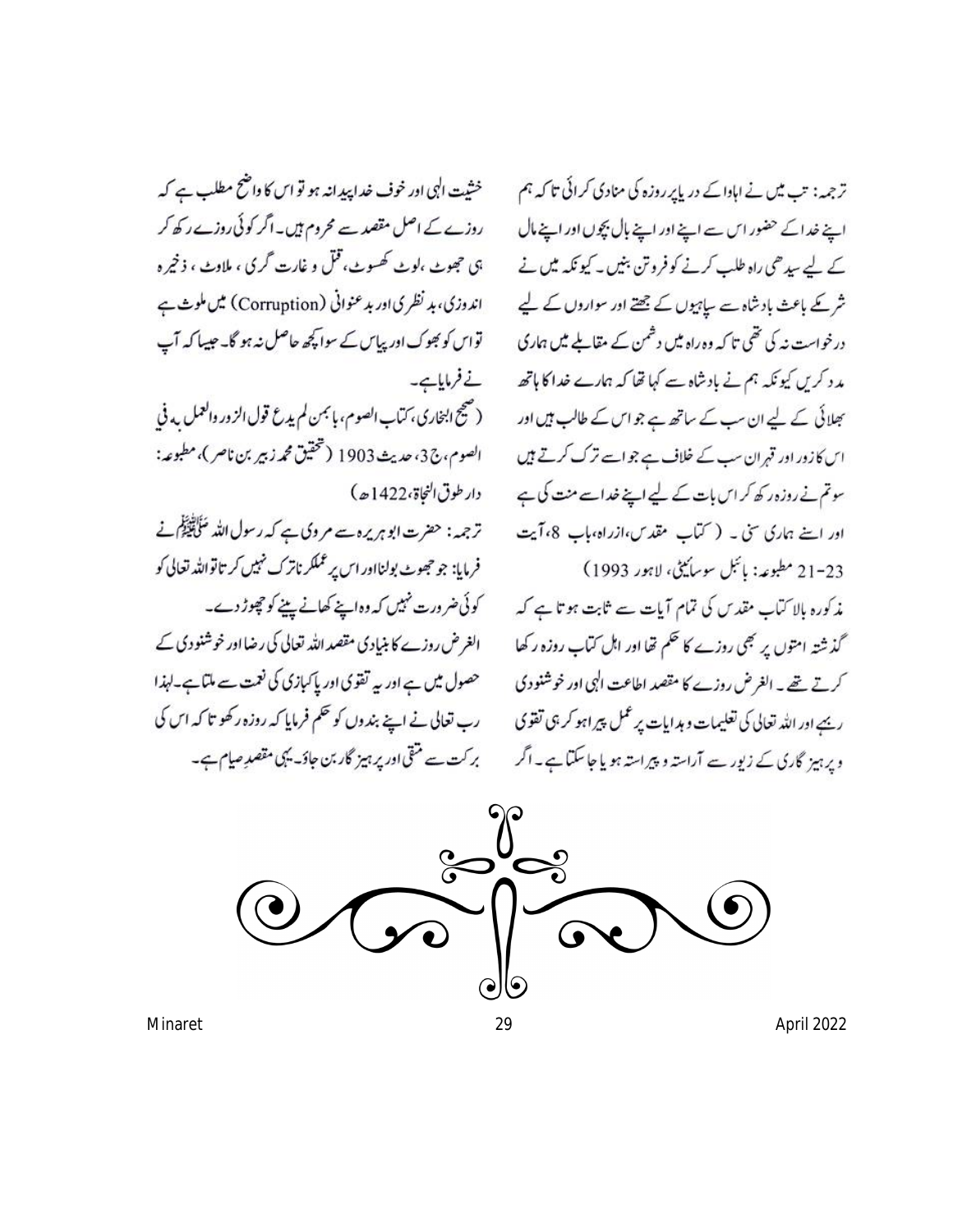5 Speak unto all the people of the land, and to the priests, saying, When ye fasted and mourned in the fifth and seventh month, even those seventy years, did ye at all fast unto me, even to me?  $(zechariah:7:5,kiv)11$ 

ترجمہ : کہ ملت کے سب لوگوں اور کاہنوں سے کہہ کہ جب تم نے یانچویں اور ساتویں مہینے میں ستر برس تک روزہ رکھااور ماتم کیا توکیا کبھی میرے لیے خاص میرے لیے روزہ رکھاتھا؟ (كتاب مقدس،زكرياه، باب 7 آيت 5 مطبوع: بائيل سوساييني، لاہور 1993)

21 Then I proclaimed a fast there, at the river of Ahava, that we might afflict ourselves before our God, to seek of him a right way for us, and for our little ones, and for all our substance 22 For I was ashamed to require of the king a band of soldiers and horsemen to help us against the enemy in the way: because we had spoken unto the king, saying, The hand of our God is upon all them for good that seek him; but his power and his wrath is against all them that forsake him.23 So we fasted and besought our God for this: and he was intreated of us. (ezra:8:21- $23,$ kjv $)$ 

جب دہ خداوند کی عبادت کر رہے تھے،روزے رکھ رہے تھے تو روح القدس نے کہامیرے لئے برنباس اور ساؤل کو اس کام کے واسطے مخصوص کر دو جس کے واسطے میں نے ان کو بلایاتب انہوں نے روزہ رکھ کر اور دعاکر کے ان پر ہاتھ رکھ کر انہیں رخصت (كتاب مقدس،اعمال،باب 13،آيت 3-2 ،مطبوعه: بائبل سوسائيٹي، لاہور 1993)

5 Is it such a fast that I have chosen? a day for a manto afflict his soul? is it to bow down his head as abulrush, and to spread sackcloth and ashes under him?

wilt thou call this a fast, and an acceptable day to the Lord?6 is not this the fast that I have chosen? toloose the bands of wickedness, to undo the heavy burdens, and to let the oppressed go free, and that ye break every yoke?  $(isaiah:58:5-6, kiv)$ 

Minaret 30 April 2022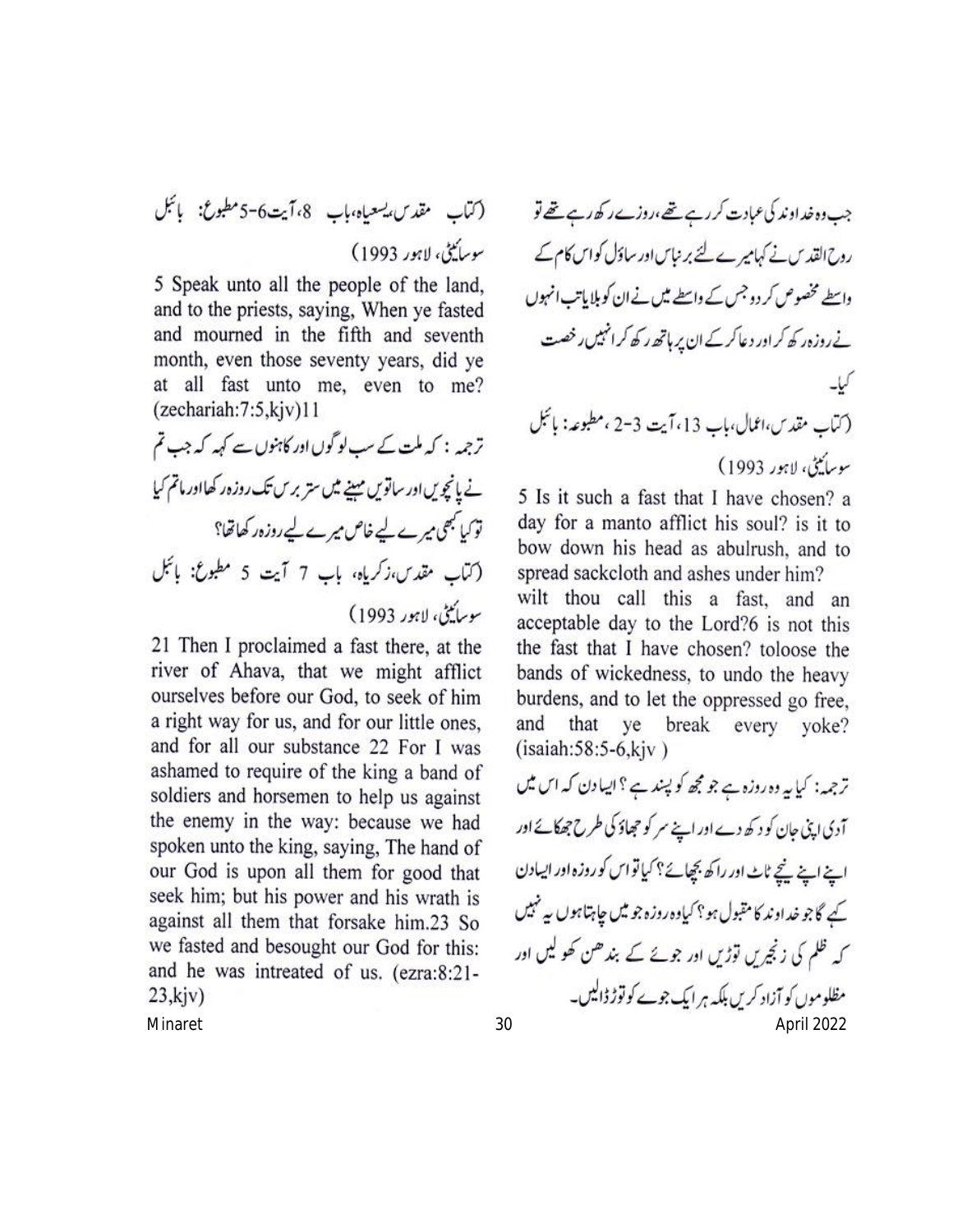Elm hill press.) ترجمہ: اور جب تم روزہ رکھو تو ریا کاروں کی طرح اپنی صورت اداس نہ بناؤ کیونکہ وہ اپنامنہ رگاڑتے ہیں تا کہ لوگ ان کوروزہ دار جانیں۔ میں تم سے نیچ کہتا ہوں کہ وہ اپنااجر پاچکے۔ بلکہ جب تو روزہ رکھے تواپنے سرمیں تیل ڈال اور منہ دھونا کہ آدی نہیں بلکہ تیر اباپ جو پوشید گی مرب تھے روزہ دار جانے۔اس صورت میں تیرا ہاپ جو پوشید گی میں دیکھتا ہے تھے بدلہ دے گا۔(کتاب مقد ب، ماپ6، آيت18-16 مطبوعه: پائېل سوسائڻ، لاہور

 $(1993)$ 

37 And she was a widow of about fourscore and fouryears, which departed not from the temple, but servedGod with fastings and prayers night and day. (Luke: 2:37, kjv)

ترجمہ: وہ چوراسی برس سے بیوہ تھی اور ہیکل سے حدانہ ہوتی تھی بلکہ رات دن روزوں اور دعاؤں کے ساتھ ساتھ عمادت کیا کرتی تھی ۔ (کتاب مقدس، لو قا ، باپ 2، آیت 37 مطبوعہ :بائبل سوسائن،لاہور1993)

2 As they ministered to the Lord, and fasted, the HolyGhost said, Separate me **Barnabas** and Saul for thework whereunto I have called them.3 And when theyhad fasted and prayed, and laid their hands on them, they sent them away (the acts of the apostles: $13:2-3$ , kjv)

یقیناً روزہ انتہائی سخت محنت اور مجاہدہ کا تقاضہ کرتا ہے۔ اپنی خواہشات نفسانی کو قابو میں رکھناایک دشوار گزار مر حلیہ ہو تاہے کیکن رب تعالی نے مومنین کی دلجوئی اور حوصلہ افزائی کے طور پر فرمایا کہ ہہ روزے جو تم پر فرض قرار دیے گئے ہیں تووہ تم سے پہلے لوگوں پر بھی فرض قرار دیے گئے تھے تا کہ جب گزشتہ لوگوں نے عمل کیاہے تواس عمل کی سختی میں تھوڑی کمی واقع ہو جاتی ہے اور انسان باہمت اور حوصلے کا مظاہر ہ کر تاہے۔ کہ گزشتہ قوموں نے اس حکم پر عمل پیر اہو کراجر وثواب ہایا۔ اللہ تعالی نے گزشتہ قوموں پر بھی روزے فرض کیے تھے۔اس کا مدعااور منشایر ہیز گاری اور پاکپازی کی نعمت سے سر فراز کرناتھا۔ اگر ہم الہامی مذہب (Revealed Religion) میں عیسائیت اور یہودیت کی مقدس کتاب (Holy Bible) کا مطالعہ کریں توہمیں اس مقدس کتاب میں بھی روزے کا حکم ملتاہے۔ 16 Moreover when ye fast, be not, as the

hypocrites, a sad countenance: for they disfigure their faces that they may appear unto men to fast. Verily I say unto you, They have their reward. 17 But thou, when thou fastest, anoint thine head, and wash thy face; 18That thou appear not unto men to fast, but unto thy Father which is in secret: and thy Father, which seeth in secret, shall reward thee openly.(Matthew, 6:16-18, kjv, printed in united states of America. 1984, 1977 by

Minaret 31 April 2022